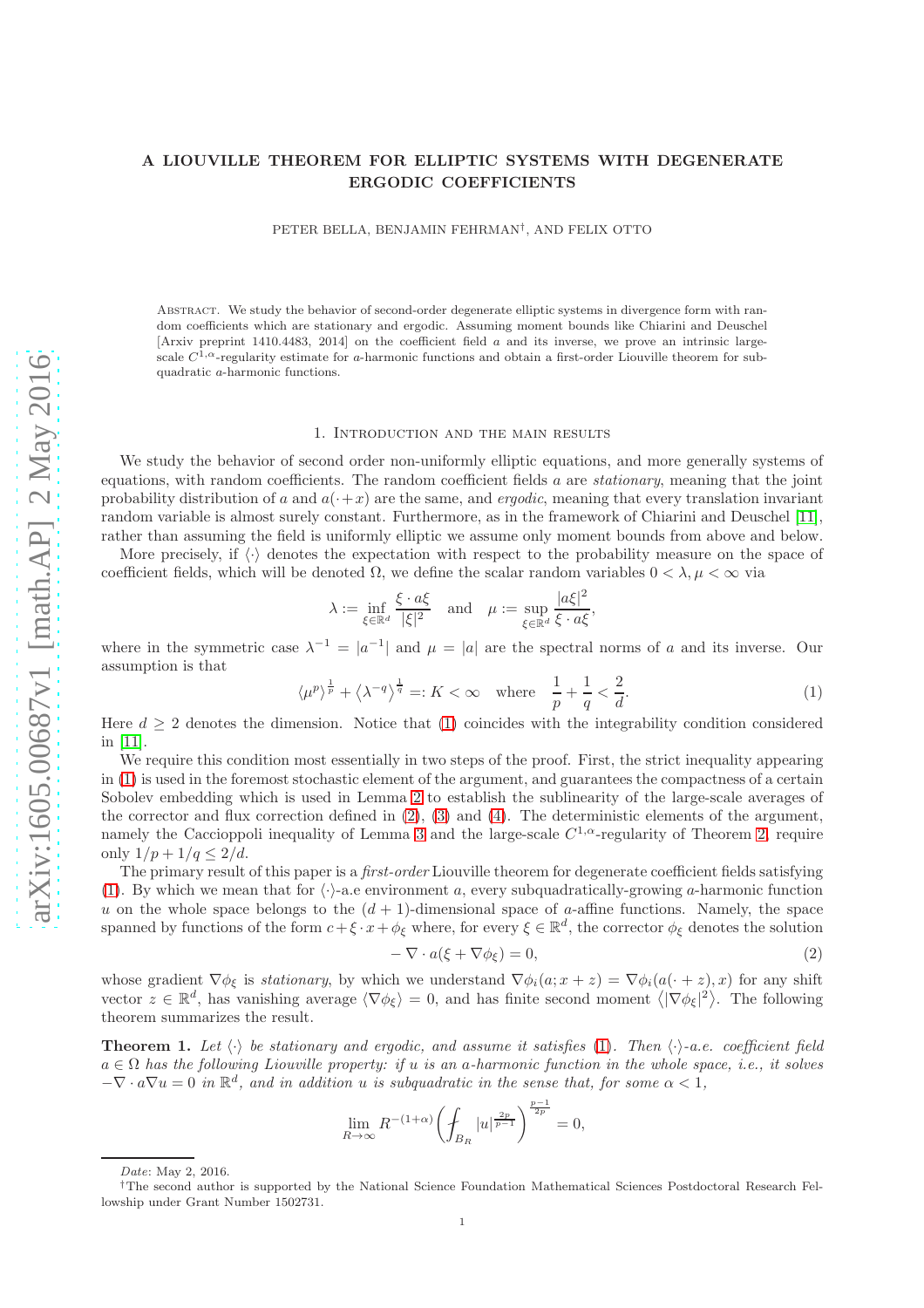# then there necessarily exists  $c \in \mathbb{R}$  and  $\xi \in \mathbb{R}^d$  for which  $u(x) = c + \xi \cdot x + \phi_{\xi}(x)$ .

Theorem [1](#page-0-2) amounts to an extension of the first-order Liouville property for uniformly elliptic coefficient fields obtained by Gloria, Neukamm, and the third author [\[20,](#page-16-1) Corollary 1] to the case of degenerate environments satisfying [\(1\)](#page-0-0). For this, like in [\[20\]](#page-16-1), we will also need, for each  $i \in \{1, \ldots, d\}$ , the skewsymmetric matrix field  $\sigma_i$ , which can be viewed as a vector potential for the harmonic coordinates and provides the correction of the ith component of the flux

$$
q_i := a(\nabla \phi_i + e_i),
$$

by satisfying the equation

<span id="page-1-0"></span>
$$
q_i - \langle q_i \rangle =: \nabla \cdot \sigma_i. \tag{3}
$$

Here the divergence of a tensor field is defined as

$$
\left(\nabla \cdot \sigma_i\right)_j := \sum_{k=1}^d \partial_k \sigma_{ijk}.
$$

The linearity of the equation allows for the consideration of only the fluxes corresponding to the canonical basis  $\{e_i\}_{i\in\{1,\ldots,d\}}$ , where

$$
\langle q_i \rangle = \langle a(\nabla \phi_i + e_i) \rangle =: a_{\text{hom}} e_i
$$

defines the constant, possibly non-symmetric, homogenized coefficients  $a_{\text{hom}}$ . The uniform ellipticity of  $a_{\text{hom}}$  was established by [\[11,](#page-16-0) Proposition 4.1].

In the setting of uniformly elliptic random coefficient fields the vector corrector  $\sigma$  was introduced and constructed in [\[20,](#page-16-1) Lemma 1]. Since the definition of  $\sigma_i$  is under-determined, taking motivation from the analogous periodic framework, they made the specific choice of gauge

<span id="page-1-1"></span>
$$
-\Delta \sigma_{ijk} = \partial_j q_{ik} - \partial_k q_{ij}.\tag{4}
$$

A principle difference between the degenerate and uniformly elliptic cases is that, in the latter the fluxes  $q_i$ belong to  $L^2(\Omega)$ , and therefore so too do the gradients  $\nabla \sigma_{ijk} \in L^2(\Omega)$ , whereas in the degenerate setting this is no longer true. In fact, Hölder's inequality and the moment bound [\(1\)](#page-0-0) imply only that  $q_i \in L^{\frac{2p}{p+1}}(\Omega)$ . For this reason, it is necessary to replace the  $L^2$ -theory for the construction of  $\sigma$  used in [\[20,](#page-16-1) Lemma 1] with an approximation argument and a Calderón-Zygmund estimate to first construct the stationary, mean zero gradients of  $\sigma$  in  $L^{\frac{2p}{p+1}}(\Omega)$ , and thereby define the generally non-stationary flux corrections uniquely up to an additive random constant.

The properties of the correctors and flux corrections are summarized by the following lemma, where we remark that the construction of the scalar corrector  $\phi$  in the degenerate ergodic setting under the weaker assumptions  $p = q = 1$  has been carried out in [\[11,](#page-16-0) Section 4]. Loosely speaking, and for the construction of both the corrector and the flux corrections, the definitions [\(2\)](#page-0-1), [\(3\)](#page-1-0) and [\(4\)](#page-1-1) are lifted to the probability space in order to construct their gradients as stationary, mean-zero, finite-energy random fields.

<span id="page-1-2"></span>**Lemma 1.** Let  $\langle \cdot \rangle$  be stationary and ergodic, and let [\(1\)](#page-0-0) be satisfied. Then there exist  $C = C(d) > 0$  and two random tensor fields  $\{\phi_i\}_{i=1,\dots,d}$  and  $\{\sigma_{ijk}\}_{i,j,k=1,\dots,d}$  with the following properties: The gradient fields are stationary, have bounded moments, and are of vanishing expectation:

<span id="page-1-3"></span>
$$
\sum_{i=1}^{d} \left\langle \nabla \phi_i \cdot a \nabla \phi_i \right\rangle + \sum_{i=1}^{d} \left\langle |\nabla \phi_i|^{\frac{2q}{q+1}} \right\rangle^{\frac{q+1}{2q}} + \sum_{i,j,k=1}^{d} \left\langle |\nabla \sigma_{ijk}|^{\frac{2p}{p+1}} \right\rangle^{\frac{p+1}{2p}} \leq CK, \quad \langle \nabla \phi_i \rangle = \langle \nabla \sigma_{ijk} \rangle = 0. \tag{5}
$$

Moreover, the field  $\sigma$  is skew symmetric in its last two indices, that is

$$
\sigma_{ijk}=-\sigma_{ikj}.
$$

Furthermore, for  $\langle \cdot \rangle$ -a.e. a we have

$$
q_i = a(\nabla \phi_i + e_i) = a_{\text{hom}}e_i + \nabla \cdot \sigma_i.
$$

Finally, the homogenized coefficient field  $a_{\text{hom}}$  is uniformly elliptic in the sense that, for each  $\xi \in \mathbb{R}^d$ ,

$$
\frac{1}{K}|\xi|^2 \le \xi \cdot a_{\text{hom}}\xi \quad \text{and} \quad |a_{\text{hom}}\xi| \le K|\xi|.
$$

Furthermore, owing to the fact that the gradients of the corrector  $\phi$  and flux-correction  $\sigma$  have zero average, the ergodicity of the coefficient field guarantees by standard arguments that their large-scale averages are sublinear in the sense of the following lemma.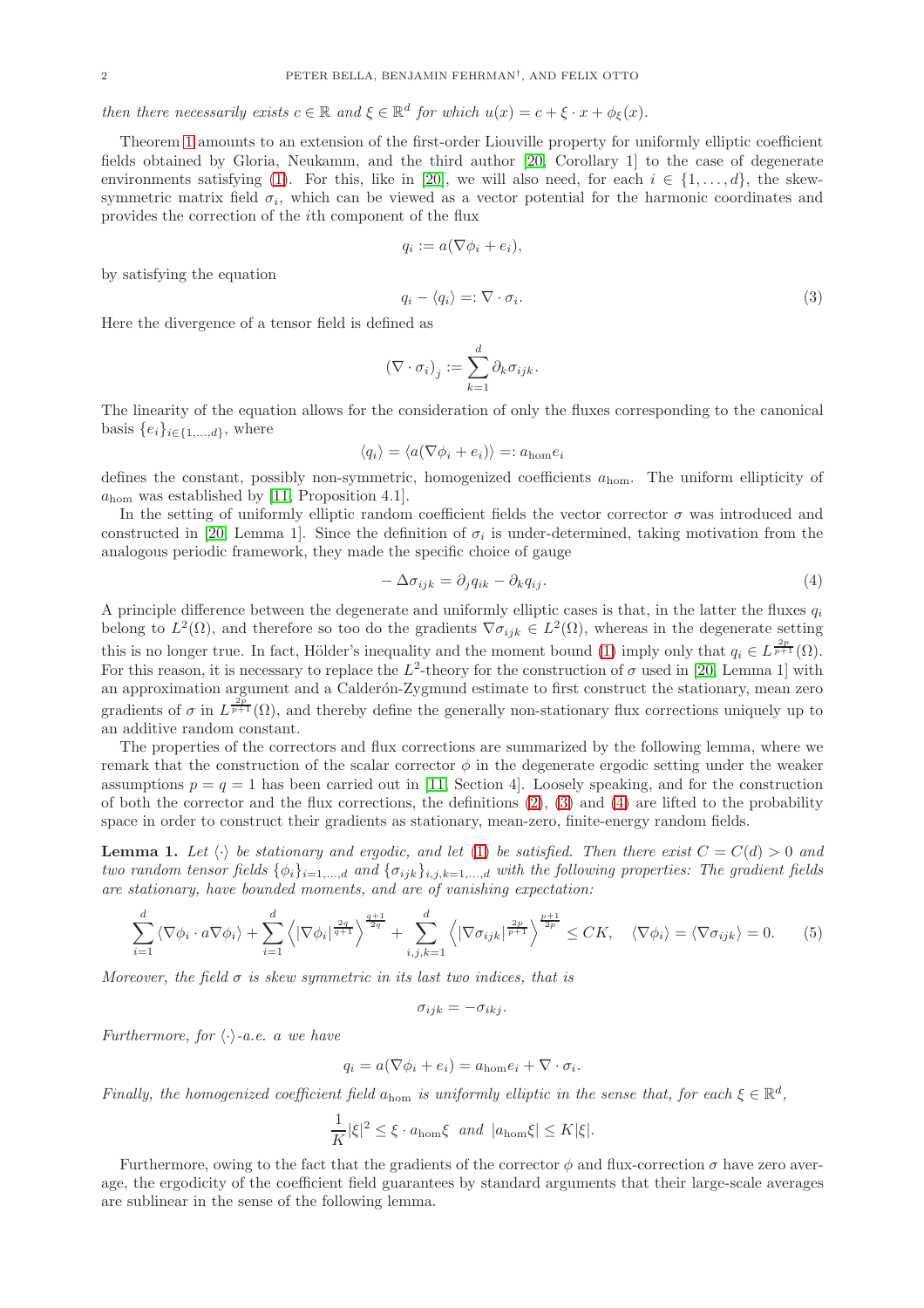<span id="page-2-0"></span>**Lemma 2.** Let  $\langle \cdot \rangle$  be stationary and ergodic, and let [\(1\)](#page-0-0) be satisfied. Then, the large-scale averages of the random tensor fields  $\{\phi_i\}_{i=1,\dots,d}$  and  $\{\sigma_{ijk}\}_{i,j,k=1,\dots,d}$  are sublinear in the sense that, for  $\langle \cdot \rangle - a.e.$  a,

$$
\lim_{R \to \infty} \frac{1}{R} \left( \oint_{B_R} |\phi - \oint_{B_R} \phi|^{\frac{2p}{p-1}} \right)^{\frac{p-1}{2p}} = 0,
$$
  

$$
\lim_{R \to \infty} \frac{1}{R} \left( \oint_{B_R} |\sigma - \oint_{B_R} \sigma|^{\frac{2q}{q-1}} \right)^{\frac{q-1}{2q}} = 0.
$$

We remark that an alternate construction of the flux correction is presented in the appendix, and an ingredient of this argument requires a small modification of Lemma [1.](#page-1-2) Indeed, the proof of sublinearity follows from the integrability of the gradient fields  $\nabla \phi$  and  $\nabla \sigma$  and does not use any properties of the underlying equation.

The large-scale  $C^{1,\alpha}$ -regularity first obtained in [\[20\]](#page-16-1) asserts that whenever u is an a-harmonic function, then its deviation from the space of a-harmonic affine functions, as defined for each  $r > 0$  by the excess

$$
\operatorname{Exc}(r)=\inf_{\xi\in\mathbb{R}^d}\int_{B_r}(\nabla u-(\xi+\phi_{\xi}))\cdot a(\nabla u-(\xi+\phi_{\xi})),
$$

decays for all sufficiently large radii and any  $\alpha \in (0,1)$  as a power law in  $(r/R)^{2\alpha}$ . The proof is purely deterministic and is based on estimating the homogenization error determined by an a-harmonic function u and an  $a_{\text{hom}}$ -harmonic function v, as defined by

$$
u-(v+\phi_i\partial_iv),
$$

for  $\phi_i$  the first-order corrector defined in [\(2\)](#page-0-1) corresponding to the *i*th standard basis vector. An essential observation of [\[20\]](#page-16-1) was that the homogenization error satisfied a divergence-form equation with right-hand side in divergence-form. We use this fact to estimate its energy in the intrinsic  $L^2(a)$ -norm, where the regularity of the  $a_{\text{hom}}$ -harmonic function v plays an essential role, and to ultimately prove the excess decay and large-scale  $C^{1,\alpha}$ -regularity.

In this setting, the construction of the appropriate  $a_{\text{hom}}$ -harmonic function v differs considerably from the uniformly elliptic case. To estimate the homogenization error on the ball  $B_R$ , the idea is to exploit the best integrability of the coefficient field by separating

<span id="page-2-2"></span>the "Dirichlet case" 
$$
q \ge p
$$
 and the "Neumann case"  $p \ge q$ ,  $(6)$ 

where in the Dirichlet case, we define  $v$  via the boundary condition

$$
v = u_{\epsilon} \text{ on } \partial B_R,
$$

and, in the Neumann case, we impose

$$
\nu \cdot a_{\text{hom}} \nabla v = (\nu \cdot a \nabla u)_{\epsilon} \text{ on } \partial B_R,
$$

where the subscript  $\epsilon$  denotes a smoothing by convolution on the boundary of the ball. Then, like in [\[20\]](#page-16-1), the energy of the corresponding homogenization error is controlled by introducing a cutoff  $\eta$  vanishing near the boundary and estimating the intrinsic energy of the quantity

$$
u - (v + \eta \phi_i \partial_i v),
$$

where it will be necessary to use the aforementioned divergence-form equation satisfied by the homogenization error, as modified by the introduction of the cutoff, and to control the subsequent boundary terms arising from the case [\(6\)](#page-2-2) and the vanishing of  $\eta$  on  $\partial B_R$ . The result is summarized by the following deterministic theorem, where the constants  $C_0$  and  $C_1$  depend upon K from [\(1\)](#page-0-0) through the ellipticity of  $a_{\text{hom}}$ appearing in Lemma [1.](#page-1-2)

<span id="page-2-1"></span>**Theorem 2.** Let the Hölder exponent  $\alpha \in (0,1)$  and  $\Lambda > 0$  be given. Then there exist constants  $C_0, C_1 =$  $C_0, C_1(d, \alpha, K, \Lambda)$  with the following property:

If  $r < R$  are two radii such that for any  $\rho \in [r, R]$  we have

<span id="page-2-3"></span>
$$
\left(\oint_{B_{\rho}} \mu^p \right)^{\frac{1}{p}} + \left(\oint_{B_{\rho}} \lambda^{-q} \right)^{\frac{1}{q}} \leq \Lambda,\tag{7}
$$

with the exponents p and q satisfying

<span id="page-2-4"></span>
$$
\frac{1}{p} + \frac{1}{q} \le \frac{2}{d},\tag{8}
$$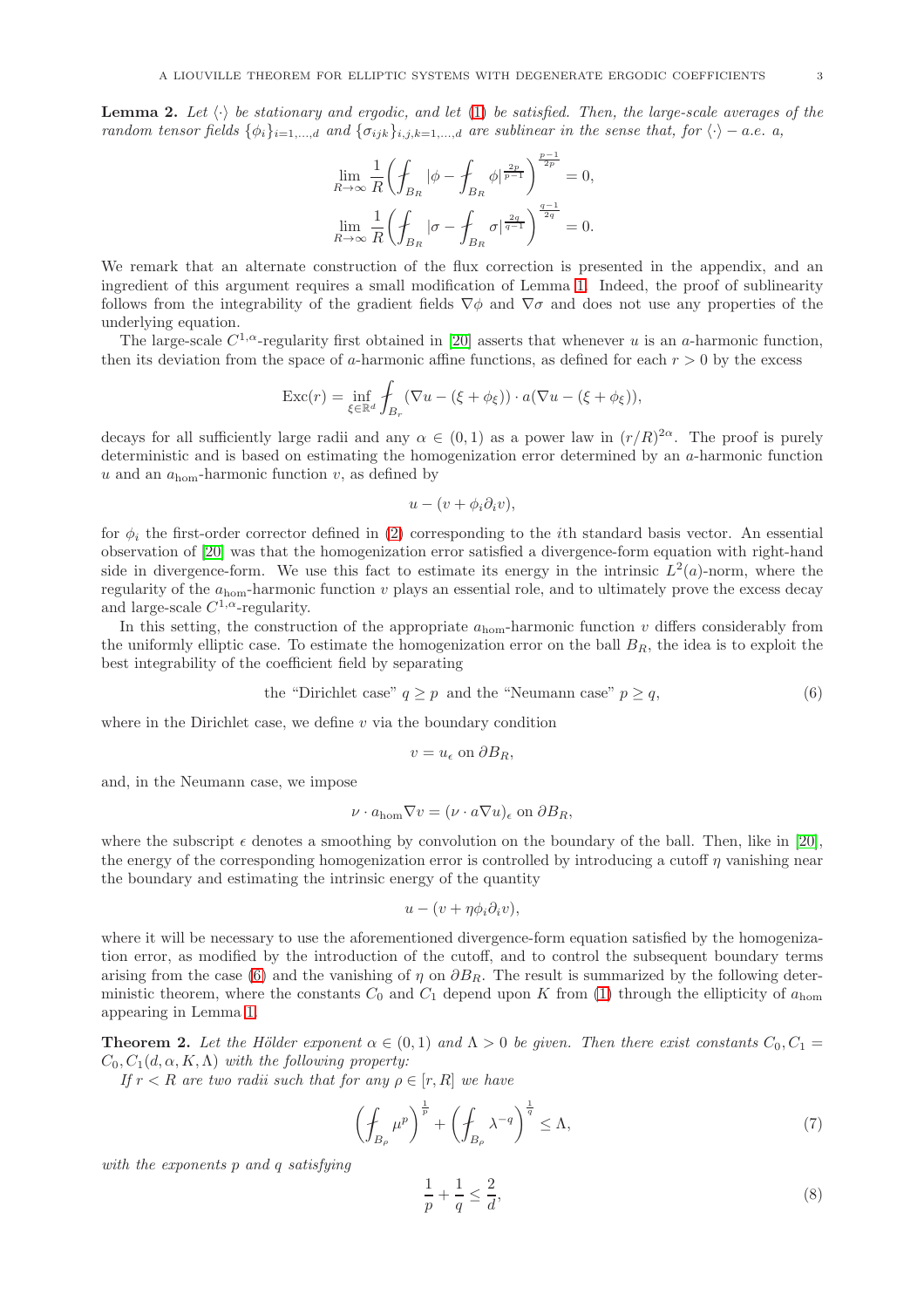and

<span id="page-3-1"></span>
$$
\frac{1}{\rho} \left( \oint_{B_{\rho}} |\phi - \oint_{B_{\rho}} \phi|^{\frac{2p}{p-1}} \right)^{\frac{p-1}{2p}} \le \frac{1}{C_0},
$$
\n
$$
\frac{1}{\rho} \left( \oint_{B_{\rho}} |\sigma - \oint_{B_{\rho}} \sigma|^{\frac{2q}{q-1}} \right)^{\frac{q-1}{2q}} \le \frac{1}{C_0},
$$
\n
$$
B_{\rho} \left( \oint_{B_{\rho}} |\phi - \oint_{B_{\rho}} \sigma|^{\frac{2q}{q-1}} \right)^{\frac{q-1}{2q}} \le \frac{1}{C_0}.
$$
\n(9)

then any a-harmonic function u in  $B_R$ , i.e., weak solution of  $-\nabla \cdot a\nabla u = 0$  in  $B_R$ , satisfies

$$
\operatorname{Exc}(r) \le C_1 \left(\frac{r}{R}\right)^{2\alpha} \operatorname{Exc}(R),
$$

where the excess

$$
\operatorname{Exc}(\rho) := \inf_{\xi \in \mathbb{R}^d} \int_{B_\rho} (\nabla u - (\xi + \phi_{\xi})) \cdot a(\nabla u - (\xi + \nabla \phi_{\xi}))
$$

measures in the  $L^2(a)$ -sense deviations of u from the set of a-affine functions.

We remark that the assumptions of Theorem [2](#page-2-1) will be satisfied for  $\langle \cdot \rangle$ -a.e. environment, provided the radius r is chosen sufficiently large. Indeed, for any  $\alpha \in (0,1)$  and any  $C_0 > 0$ , the ergodic theorem asserts that there exists for  $\langle \cdot \rangle$ -a.e. environment a random radius  $r_1 = r_1(a)$  such that [\(7\)](#page-2-3) is achieved for  $\Lambda = 2(\langle \mu^p \rangle + \langle \lambda^{-q} \rangle)$  $\Lambda = 2(\langle \mu^p \rangle + \langle \lambda^{-q} \rangle)$  $\Lambda = 2(\langle \mu^p \rangle + \langle \lambda^{-q} \rangle)$  whenever  $r \ge r_1$  and Lemma 2 guarantees the existence of  $r_2 = r_2(a)$  such that [\(9\)](#page-3-1) is satisfied for every  $r \geq r_2$ .

Finally, a version of the the Caccioppoli inequality adapted to the degenerate setting will be used in the proofs of Theorems [1](#page-0-2) and [2.](#page-2-1) In the uniformly elliptic case, the statements may be used to bound the  $L^2$ -norm of the gradient of an a-harmonic function on ball by the  $L^2$ -norm of the function itself on a somewhat larger ball. A straightforward modification yields the analogous statement for elliptic systems with non-symmetric degenerate coefficients.

<span id="page-3-0"></span>**Lemma 3.** Suppose that u is an a-harmonic function on  $B_R$ , and that for some exponents  $p \in (1,\infty)$ ,  $q \in [1,\infty)$  we have

<span id="page-3-3"></span>
$$
\left(\oint_{B_R} \mu^p\right)^{\frac{1}{p}} + \left(\oint_{B_R} \lambda^{-q}\right)^{\frac{1}{q}} \le \Lambda. \tag{10}
$$

Then there exists  $C_1, C_2 = C_1, C_2(d) > 0$  such that for any  $0 < \rho < \frac{R}{2}$  and any  $c \in \mathbb{R}$ ,

<span id="page-3-2"></span>
$$
\left(\oint_{B_{R-\rho}} |\nabla u|^{\frac{2q}{q+1}}\right)^{\frac{q+1}{q}} \le C_1 \Lambda \oint_{B_{R-\rho}} \nabla u \cdot a \nabla u \le C_2 \frac{\Lambda^2}{\rho^2} \left(\oint_{B_R \setminus B_{R-\rho}} |u-c|^{\frac{2p}{p-1}}\right)^{\frac{p-1}{p}}.\tag{11}
$$

In the uniformly elliptic framework, the Caccioppoli inequality [\(11\)](#page-3-2) can be viewed as a version of a reversed Poincaré inequality, meaning that we gain one derivative in the estimate at the expense of increasing the radius of the ball. With the assumption of uniform ellipticity replaced by a weaker moment bound condition on a from below and above, one has to replace the integrability exponents in [\(11\)](#page-3-2) on both sides. Hence in this case one trades a derivative for a possible loss in the integrability. While in Lemma [3](#page-3-0) we did not assume condition [\(8\)](#page-2-4), which appeared in Theorem [2,](#page-2-1) it has a direct relation to [\(11\)](#page-3-2). Indeed, if one uses Sobolev embedding on the right-hand side of [\(11\)](#page-3-2) to trade one derivative for better integrability, it is exactly condition [\(8\)](#page-2-4) which ensures that in the end we get the same exponent as the one we started with on the left-hand side of [\(11\)](#page-3-2). In the case of a condition on p and q with strict inequality [\(1\)](#page-0-0), the above combination of Caccioppoli and Sobolev inequalities gives a gain in the integrability – a fact that allowed Chiarini and Deuschel [\[11\]](#page-16-0) (see also [\[12\]](#page-16-2)), in the case of a scalar equation, to perform a Moser iteration. The condition [\(1\)](#page-0-0) first appeared in the paper by Andres, Deuschel, and Slowik [\[3\]](#page-16-3) (see also [\[2\]](#page-16-4)), and was recently generalized to study invariance principles for environments with time-dependent coefficients [\[1,](#page-16-5) [15\]](#page-16-6).

First-order Liouville statements for a-harmonic functions are a compact way to express regularity on large scales. In fact, an easy post-processing of the excess decay in Theorem [2](#page-2-1) yields a large-scale  $C^{1,\alpha}$ -estimate for a-harmonic functions, see [\[20,](#page-16-1) Corollary 2]. We thus speak of a  $C^{1,\alpha}$ -Liouville property. A further post-processing yields large-scale  $C^{1,\alpha}$ -Schauder estimates for the operator  $-\nabla \cdot a\nabla$ , see for instance [\[18,](#page-16-7) Theorem 5.20]. In the case of constant-coefficient (and thus scale-invariant) equations, this relation between  $C^{1,\alpha}$ -Liouville principles and  $C^{2,\alpha}$ -Liouville principles on the one hand, namely that sub-cubic harmonic functions must be quadratic harmonic polynomials, and a  $C^{1,\alpha}$ - or  $C^{2,\alpha}$ -Schauder theory on the other hand is classical: An indirect argument by Simon [\[25\]](#page-17-0) allows to directly pass from the Liouville property to the corresponding Schauder estimate.

For general non-constant coefficient fields a, we call  $C^{k,\alpha}$ -Liouville property the fact that the linear space of a-harmonic functions that grow at most of the order  $|x|^{k+\alpha}$  (say, in an averaged sense as in Theorem [1\)](#page-0-2) has the same dimension as in the case of constant-coefficient equations (where it is spanned by all harmonic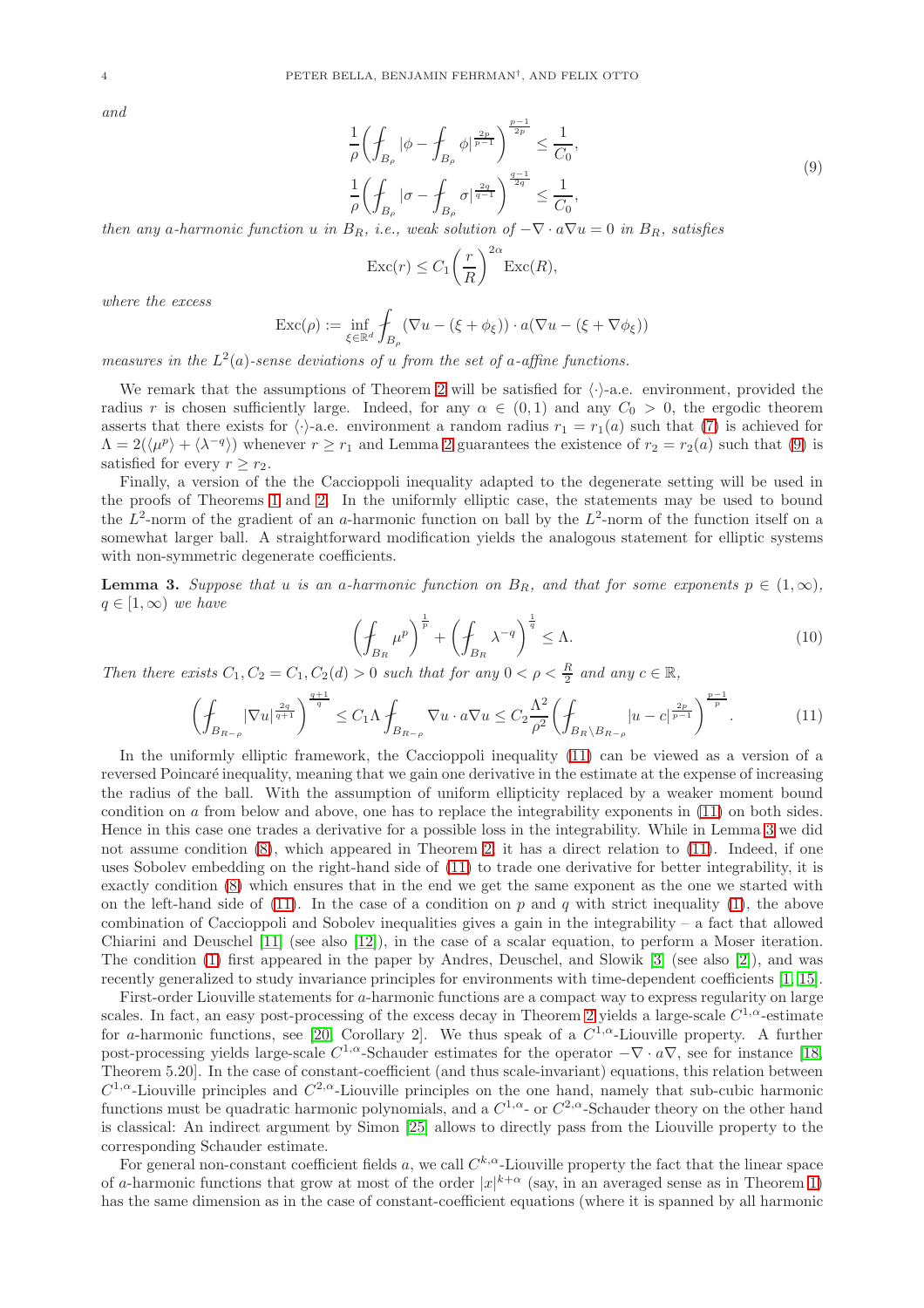polynomials of order at most  $k$ ). Without further structural conditions, it is almost folkloric knowledge that this equality already fails for  $k = 0$  and any  $\alpha > 0$  even in the case of uniformly elliptic coefficients (which may even be smooth [\[16,](#page-16-8) Proposition 21]). The work of Yau [\[27\]](#page-17-1), drawing a connection to curvature of the metric given by a, popularized the question of determining whether the dimensions are asymptotically equal for  $k \uparrow \infty$ , as shown by Colding and Minicozzi [\[13\]](#page-16-9) and Li [\[22\]](#page-16-10) for uniformly elliptic equations.

In the case of uniformly elliptic *periodic* coefficient fields, the full hierarchy of Liouville properties was established by Avellaneda and Lin [\[9\]](#page-16-11), based on earlier ideas developed by those authors on a large-scale regularity theory in Hölder and  $L^p$ -spaces [\[6,](#page-16-12) [8\]](#page-16-13) via a Campanato iteration, which is also used in Theorem [2.](#page-2-1) Marahrens and the last author [\[23,](#page-16-14) Corollary 4] derived a  $C^{0,\alpha}$ -Liouville property in the case of stationary random coefficient fields with integrable correlation tails (that is, integrable in a sufficiently strong sense so as to allow for a Logarithmic Sobolev Inequality). Benjamini, Duminil-Copin, Kozma and Yadin [\[10\]](#page-16-15) derived a  $C^{0,\alpha}$ -Liouville property under the mere assumption of ergodicity, and that allows for degenerate coefficient fields provided suitable heat-kernel bounds are available. They also formulated the question of higher-order Liouville properties in the random case [\[10,](#page-16-15) Theorems 4,5]. Armstrong and Smart [\[5\]](#page-16-16) adapted the approach of Avellaneda and Lin [\[7\]](#page-16-17) to obtain a large-scale  $C^{1,0}$ -regularity theory in the case of uniformly elliptic coefficient fields with a finite-range condition, which was a major step because it required a new quantitative substitute for the compactness argument, and which was later extended by Armstrong and Mourrat [\[4\]](#page-16-18) to very general mixing conditions. Gloria, Neukamm and the last author [\[20\]](#page-16-1) derived the  $C^{1,\alpha}$ -Liouville property under the mere assumption of ergodicity in the uniformly elliptic case; the main new ingredients being 1) the usage of an intrinsic excess decay, that is, measuring the energy distance to the space of *intrinsically* affine functions (i.e., the harmonic coordinates) and 2) the construction of the vector potential  $\sigma$  (which allows to bring the residuum in the two-scale expansion into divergence form). Fischer and the last author extended Theorem 2 to the case of an excess of order k under a mild quantification of the sublinear growth of the corrector in [\[16\]](#page-16-8) to obtain a full hierarchy of Liouville properties, and showed in [\[17\]](#page-16-19) that the quantified sublinear growth of the corrector is satisfied under a mild quantification of ergodicity in a certain class of Gaussian environments. Additionally, there has recently been a lot of activity aimed at understanding the space of harmonic functions on infinite percolation clusters with specified polynomial growth. Recently, for instance, Sapozhnikov [\[24\]](#page-17-2) proved the finite-dimensionality of these spaces for a large class of percolation models.

Finally, we believe these results are very likely extendable to the discrete case. Indeed, Deuschel, Nguyen and Slowik [\[14\]](#page-16-20) have established an invariance principle for random walks in a degenerate environments under similar integrability assumptions on the coefficient field, and the techniques of this paper are expected to be adaptable to their setting.

Organization and Notation. The remainder of the paper presents the proofs of Theorem [1,](#page-0-2) Lemmas [1](#page-1-2) and [2,](#page-2-0) Theorem [2](#page-2-1) and Lemma [3](#page-3-0) in the order of their appearance in the introduction. In addition, an appendix contains an alternative argument for the construction of the flux corrector  $\sigma$  in Lemma [1.](#page-1-2) We remark that, in order to simplify the notation, the statements and proofs are written for the non-symmetric scalar setting. However, at the cost of increasing some constants, all of the arguments carry through unchanged for non-symmetric systems. Throughout,  $\leq$  is used to denote a constant whose dependencies are specified in every case by the statement of the respective lemma or theorem.

#### 2. The Proof of Theorem [1](#page-0-2)

Suppose that  $u$  is an  $a$ -harmonic function on the whole space, that is

$$
-\nabla \cdot a\nabla u = 0 \text{ on } \mathbb{R}^d,
$$

which is strictly subquadratic in the sense that, for some  $\alpha < 1$ ,

$$
\lim_{r \to \infty} r^{-(1+\alpha)} \left( \int_{B_r} |u|^{\frac{2p}{p-1}} \right)^{\frac{p-1}{2p}} = 0.
$$

For  $\langle \cdot \rangle$ -a.e. a it follows from the ergodic theorem and the integrability assumption [\(1\)](#page-0-0) that there exists  $r_1 = r_1(a)$  such that, for all  $r \ge r_1$ ,

$$
\left(\oint_{B_r} \mu^p\right)^{\frac{1}{p}} + \left(\oint_{B_r} \lambda^{-q}\right)^{\frac{1}{q}} \le 2(\langle \mu^p \rangle^{\frac{1}{p}} + \langle \lambda^{-q} \rangle^{\frac{1}{q}}) =: \Lambda.
$$

Let  $C_0 = C_0(d, \alpha, K, \Lambda)$  be as in Theorem [2,](#page-2-0) and choose  $r_2 = r_2(a) \ge r_1$  so that, in view of Lemma 2, for all  $r \geq r_2$ ,

$$
\frac{1}{r} \biggl( \oint_{B_r} |\phi - \oint_{B_r} \phi|^{2p \over p-1} \biggr)^{p-1 \over 2p} \leq \frac{1}{C_0} \text{ and } \frac{1}{r} \biggl( \oint_{B_r} |\sigma - \oint_{B_r} \sigma|^{2q \over q-1} \biggr)^{q-1 \over 2q} \leq \frac{1}{C_0}.
$$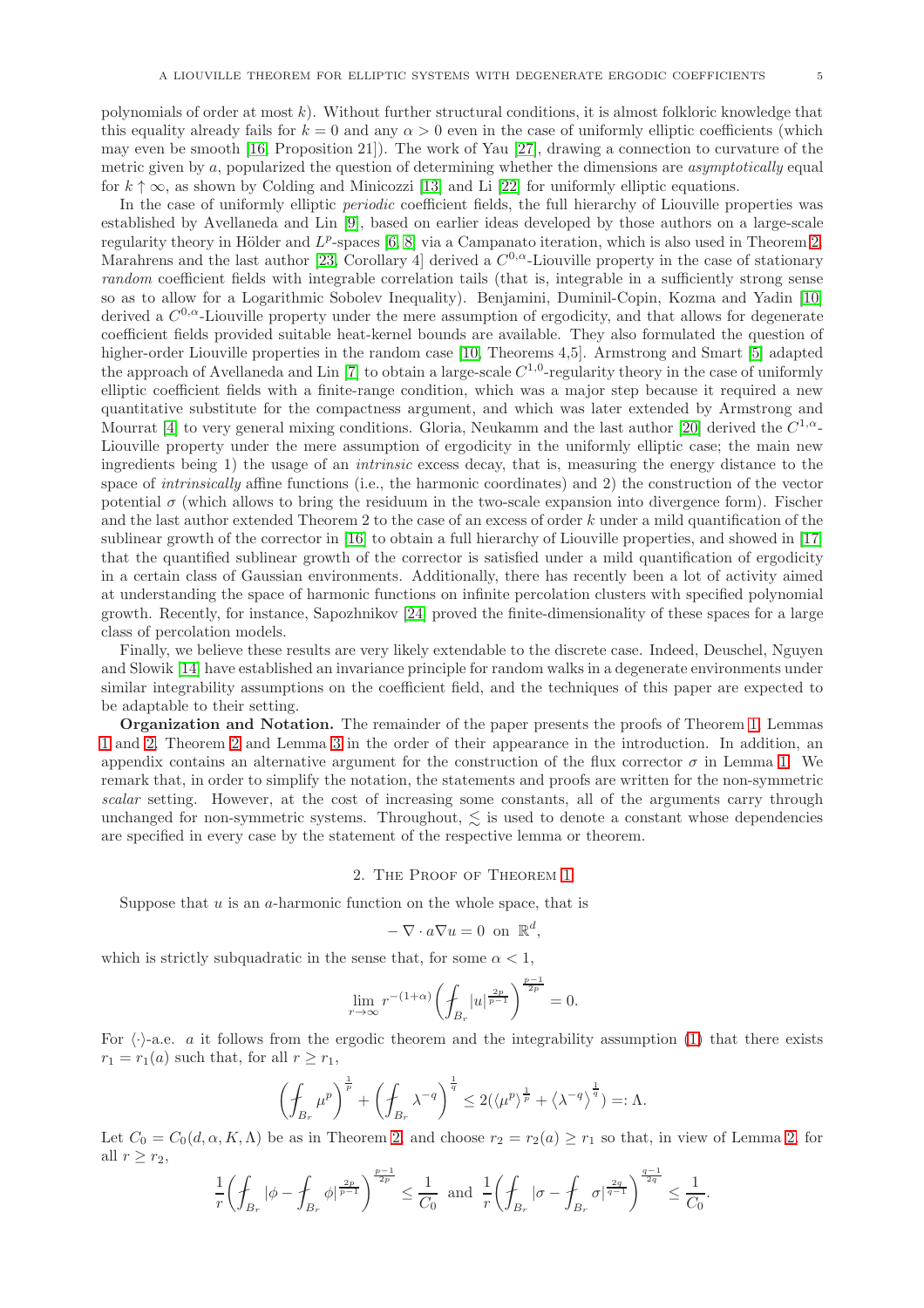In order to conclude, observe that Lemma [3](#page-3-0) and the definition of excess imply by the choice of  $r_1$  that, for each  $r > r_1$ , for  $C_1 = C_1(d) > 0$ ,

$$
\mathrm{Exc}(r)\leq \int_{B_r}\nabla u\cdot a\nabla u\leq \frac{C_1\Lambda}{r^2}\biggl(\int_{B_{2r}}|u|^{\frac{2p}{p-1}}\biggr)^{\frac{p-1}{p}}.
$$

This implies that, in view of Theorem [2](#page-2-1) and the choice of  $r_2$ , for every of  $r > \rho > r_2$ , for  $C_2, C_3 =$  $C_2, C_3(d, \alpha, K, \Lambda) > 0$ ,

$$
\operatorname{Exc}(\rho)\leq C_2\left(\frac{\rho}{r}\right)^{2\alpha}\operatorname{Exc}(r)\leq C_3\rho^{2\alpha}r^{-(2+2\alpha)}\left(\int_{B_{2r}}|u|^{\frac{2p}{p-1}}\right)^{\frac{p-1}{p}}.
$$

Therefore, owing to the choice of  $\alpha$ , we have, for each  $\rho > r_2$ ,

$$
\operatorname{Exc}(\rho) \le C_3 \rho^{2\alpha} \limsup_{r \to \infty} \left( r^{-(1+\alpha)} \left( \int_{B_{2r}} |u|^{\frac{2p}{p-1}} \right)^{\frac{p-1}{2p}} \right)^2 = 0.
$$

By definition of  $\text{Exc}(\rho)$  this implies existence of  $\xi \in \mathbb{R}^d$  and  $c \in \mathbb{R}$  s.t.  $u(x) = c + \xi \cdot x + \phi_{\xi}(x)$  for a.e.  $x \in B_\rho$ . Since the values  $\xi$  and c are independent of the choice of  $\rho$ , we obtain the statement of the theorem.

### 3. Proof of Lemma [1](#page-1-2)

The construction of the corrector  $\phi$  in the case of degenerate and unbounded, stationary and ergodic coefficients was performed in [\[11,](#page-16-0) Section 4.1].

For the construction of the flux corrector  $\sigma$ , we combine an approximation argument with a version of the existence result for  $\sigma$  from [\[20\]](#page-16-1). Given  $n \in \mathbb{N}$  let us consider the random variable  $q_n := I(|q_n| \le n)q$ . Here, I stands for the characteristic (indicator) function. We will prove the existence of a random tensor field  $\sigma_n$  which satisfies

- $\nabla \sigma_{n,ijk} \in L^2(\Omega)$  is stationary,  $\langle \nabla \sigma_{n,ijk} \rangle = 0$ , and  $\sigma_n$  is skew-symmetric in its last two indices,
- for  $\langle \cdot \rangle$ -a.e. a we have

<span id="page-5-1"></span><span id="page-5-0"></span>
$$
\nabla \cdot \sigma_{n,i} = q_{n,i} - \langle q_{n,i} \rangle ; \tag{12}
$$

• for  $\langle \cdot \rangle$ -a.e. a we have

$$
-\Delta \sigma_{n,ijk} = \partial_j q_{n,ik} - \partial_k q_{n,ij}.
$$
\n(13)

This fact follows from the argument of Gloria, Neukamm, and the third author [\[20,](#page-16-1) Lemma 1]; for the reader's convenience we outline here an alternative approach which follows the reasoning presented by the third author at the September, 2015 Oberwolfach workshop on stochastic homogenization.

Fix  $n > 0$ . The argument first constructs the gradient of the expected approximate flux correction  $\sigma_n =$  ${\{\sigma_{n,ijk}\}}_{i,j,k=1,\ldots,d}$  by considering the single component  $\sigma_{n,i} = {\{\sigma_{n,ijk}\}}$  for each  $i \in \{1,\ldots,d\}$  separately. For this, the equation will be lifted to the probability space, and phrased in terms of the "horizontal gradient" with respect to shifts of the coefficient field.

Precisely, for each  $i \in \{1, \ldots, d\}$ , the horizontal derivative of a random variable  $\zeta$  along the *i*th coordinate direction is defined by the infinitesimal generator of the corresponding translation in the probability space, and is given by the limit

$$
D_i\zeta(a) := \lim_{h \to 0} \frac{\zeta(a(\cdot + he_i)) - \zeta(a)}{h}.
$$

We remark that the operators  $D_i$  are closed, and densely defined on  $L^2(\Omega)$ . We write  $\mathcal{D}(D_i)$  for their respective domains and define the Hilbert space

$$
\mathcal{H}^1 = \cap_{i=1}^d \mathcal{D}(D_i) \subset L^2(\Omega) \text{ with inner product } (f,g)_{\mathcal{H}^1} := \langle fg \rangle + \sum_{i=1}^d \langle D_i f D_i g \rangle.
$$

The space  $\mathcal{H}^1$  will be used to lift the weak formulations of [\(12\)](#page-5-0) and [\(13\)](#page-5-1) to the probability space and ultimately to construct the horizontal gradient of the approximate flux correction.

Henceforth, we fix  $i \in \{1, ..., d\}$  and  $n \geq 0$ , and to simplify notation suppress the dependence on both indices in the argument to follow. Consider the closed subspace of  $L^2(\Omega)$  defined by

$$
X = \{ \{ S_{ljk} \}_{l,j,k=1,\dots,d} \in L^2(\Omega; \mathbb{R}^{d^3}) \mid S_{ljk} + S_{lkj} = 0, \partial_m S_{ljk} = \partial_l S_{mjk} \text{ and } \langle S_{ijk} \rangle = 0 \},
$$

where for a random variable  $\zeta$  and for every  $i \in \{1, \ldots, d\}$ , the notation  $\partial_i \zeta$  denotes the distributional derivative of  $\zeta$  defined by

$$
\langle \partial_i \zeta \chi \rangle = - \langle \zeta D_i \chi \rangle \text{ for every } \chi \in \mathcal{H}^1.
$$

We observe that X is a Hilbert space with respect to the standard inner product on  $L^2(\Omega;\mathbb{R}^{d^3})$  and that, formally, we expect the gradient  $\{\partial_l \sigma_{ijk}\}_{l,j,k=1,\dots,d}$  to be an element of X where  $S_{ljk} := \partial_l \sigma_{ijk}$ .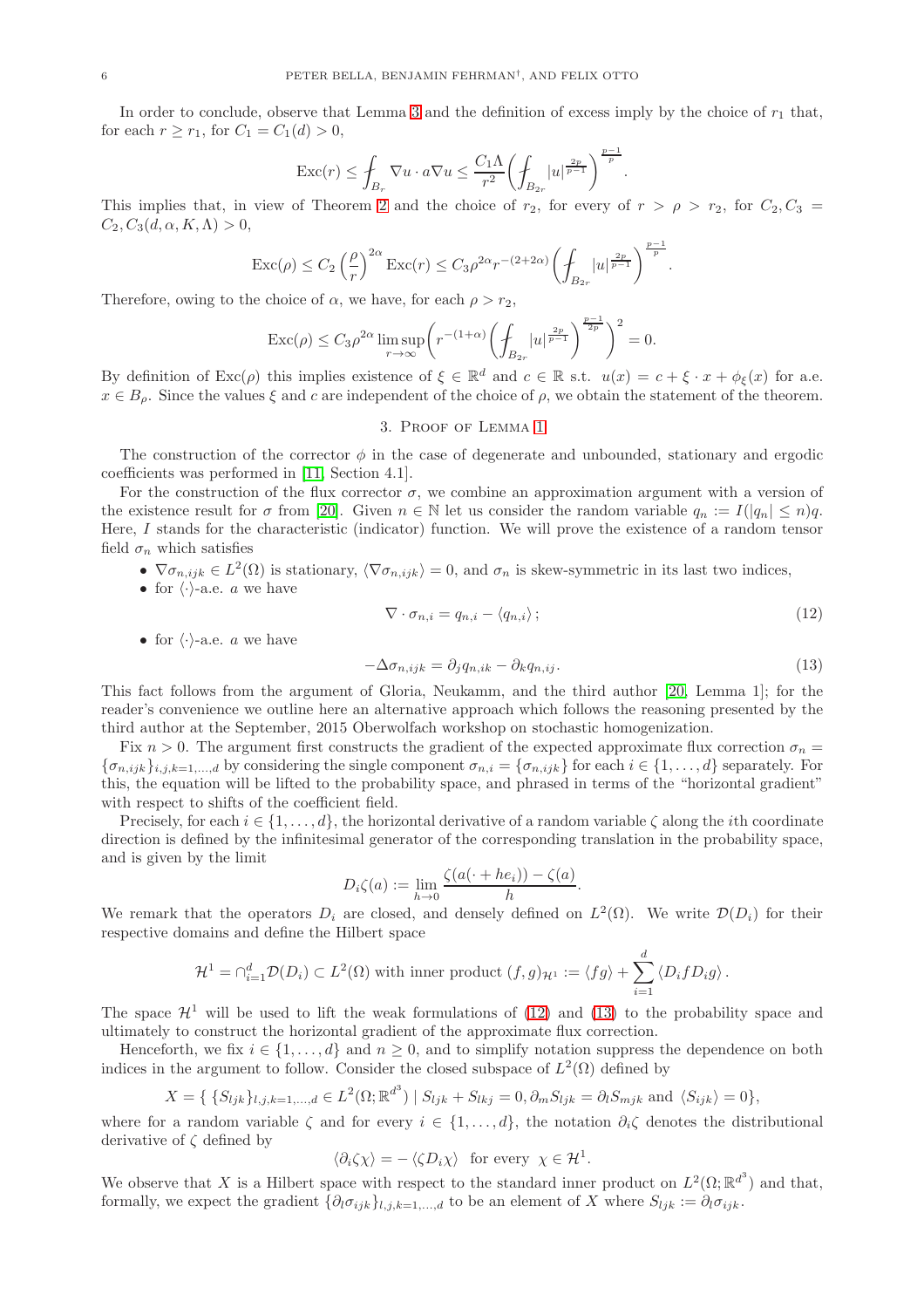Interpreting equation [\(13\)](#page-5-1) on the space X, Riesz' representation theorem and the boundedness of q yield a unique element  $\{\overline{S}_{ljk}\}\in X$  satisfying

<span id="page-6-0"></span>
$$
\langle \overline{S}_{jkl} S_{jkl} \rangle = -2 \langle q_k S_{jjk} \rangle \text{ for every } \{S_{ljk}\}_{l,j,k=1,\dots,d} \in X,
$$
\n(14)

where we have employed Einstein's summation convention and  $\langle \cdot \rangle$  denotes the standard inner product on  $L^2(\Omega)$ .

In order to verify [\(13\)](#page-5-1), it is necessary to prove that, in the sense of distributions, and again employing Einstein's summation convention, for each  $j, k \in \{1, \ldots, d\},\$ 

<span id="page-6-1"></span>
$$
-\partial_t \overline{S}_{ljk} = \partial_j q_k - \partial_k q_j. \tag{15}
$$

As mentioned above, for any skew-symmetric  $\{\eta_{jk}\}_{j,k=1,\dots,d} \in \mathcal{H}^1$  the gradient satisfies  $\{D_l\eta_{jk}\}_{l,j,k=1,\dots,d} \in \mathcal{H}^1$ X. Therefore, for an arbitrary such  $\{\eta_{jk}\}_{j,k=1,\dots,d}$ , equation [\(14\)](#page-6-0) implies that

$$
\langle \overline{S}_{ljk} D_l \eta_{jk} \rangle = -2 \langle q_k D_j \eta_{jk} \rangle = - \langle q_k D_j \eta_{jk} \rangle - \langle q_j D_k \eta_{kj} \rangle = - \langle q_k D_j \eta_{jk} \rangle + \langle q_j D_k \eta_{jk} \rangle,
$$

which, since the skew-symmetric  $\{\eta_{jk}\}_{j,k=1,\dots,d}$  was arbitrary and such functions are dense in X, completes the proof of [\(15\)](#page-6-1).

It remains to prove [\(12\)](#page-5-0) which, when interpreted on the space X turns for each  $j \in \{1, \ldots, d\}$  into

<span id="page-6-3"></span>
$$
\overline{S}_{kjk} = q_j - \langle q_j \rangle. \tag{16}
$$

And for this, since  $\langle \overline{S}_{ljk} \rangle = 0$  for every  $l, k, j \in \{1, ..., d\}$ , the ergodicity implies that it is sufficient to prove that, in the sense of distributions,

<span id="page-6-2"></span>
$$
\partial_l \partial_l (\overline{S}_{kjk} - q_j) = 0. \tag{17}
$$

But this follows immediately from the properties of  $X$  and [\(15\)](#page-6-1), which provide the distributional equality

$$
\partial_l \partial_l \overline{S}_{kjk} = \partial_l \partial_k \overline{S}_{ljk} = \partial_k \partial_l \overline{S}_{ljk} \stackrel{(15)}{=} \partial_k \partial_k q_j - \partial_k \partial_j q_k = \partial_k \partial_k q_j - \partial_j \partial_k q_k = \partial_l \partial_l q_j,
$$

where the final inequality is obtained using the fact that  $q$  is divergence free. This completes the argument for [\(17\)](#page-6-2) and therefore [\(16\)](#page-6-3) as well.

To conclude, recalling that  $i \in \{1, ..., d\}$  was fixed throughout, the gradient is defined for each  $l, j, k \in$  $\{1,\ldots,d\}$  as

$$
\partial_l \sigma_{n,ijk} := \overline{S}_{ljk},
$$

which in turn defines each component of the flux correction  $\sigma_{n,i}$  and therefore the flux correction  $\sigma_n$  itself uniquely up to a random but spatially constant, skew-symmetric vector. This finishes the proof of existence.

To complete the proof of the lemma, it suffices to prove the uniform in  $n$  estimates for the expectation  $\left\langle |\nabla \sigma_{n,ijk}|^{\frac{2p}{p+1}} \right\rangle$ . The result then follows by taking the limit  $n \to \infty$ . More generally, given two random fields  $f \in L^{\infty}(\Omega;\mathbb{R}^d)$  and  $\sigma$ , such that  $\langle \nabla \sigma \rangle = 0$ ,  $\nabla \sigma \in L^2(\Omega)$  is stationary,  $\sigma$  is skew-symmetric, and  $\sigma$  and f are related through

<span id="page-6-5"></span>
$$
-\Delta \sigma = -\nabla \cdot f,\tag{18}
$$

it is enough to show a Calderón-Zygmund type estimate

<span id="page-6-6"></span>
$$
\langle |\nabla \sigma|^r \rangle \le C(d, r) \langle |f|^r \rangle, \tag{19}
$$

for general  $1 < r < \infty$ .

For  $R, T > 0$  we consider  $\sigma_{T,R}$ , an approximation of  $\sigma$ , defined as a unique finite energy solution of

$$
\frac{1}{T}\sigma_{T,R} - \Delta \sigma_{T,R} = -\nabla \cdot (\eta_R f),
$$

where  $\eta_R$  is a radial cut-off function for  $\{|x| < R\}$  in  $\{|x| < 2R\}$ . The additional term  $\frac{1}{T}\sigma_{T,R}$  is called massive term, and localizes (up to an exponentially decay) the spatial dependence of the solution on the right-hand side. In the physics community, the above equation is called a screened Poisson equation. By the standard Calderón-Zygmund theory of singular integral operators, applied to the massive Green's function (in fact its second mixed derivative), we get an estimate, independently of  $T$ :

<span id="page-6-4"></span>
$$
\int_{\mathbb{R}^d} |\nabla \sigma_{T,R}|^r \le C(d,r) \int_{\mathbb{R}^d} |\eta_R f|^r \le C(d,r) \int_{B_{2R}} |f|^r. \tag{20}
$$

We fix  $T > 0$ , and for  $R' \ge R \gg \sqrt{T}$  we consider the difference  $\sigma_{T,R}(x) - \sigma_{T,R'}(x)$  for points  $x \in B_{R/2}(0)$ . From the pointwise estimates on the massive Green's function  $G_T$  (see, e.g., [\[19,](#page-16-21) Corollary 1.5]) of the form

$$
|\nabla G_T(x, y)| \le C \frac{e^{-c\frac{1}{\sqrt{T}}|x-y|}}{|x-y|^{d-1}},
$$
  

$$
|\nabla_x \nabla_y G_T(x, y)| \le C \frac{e^{-c\frac{1}{\sqrt{T}}|x-y|}}{|x-y|^d},
$$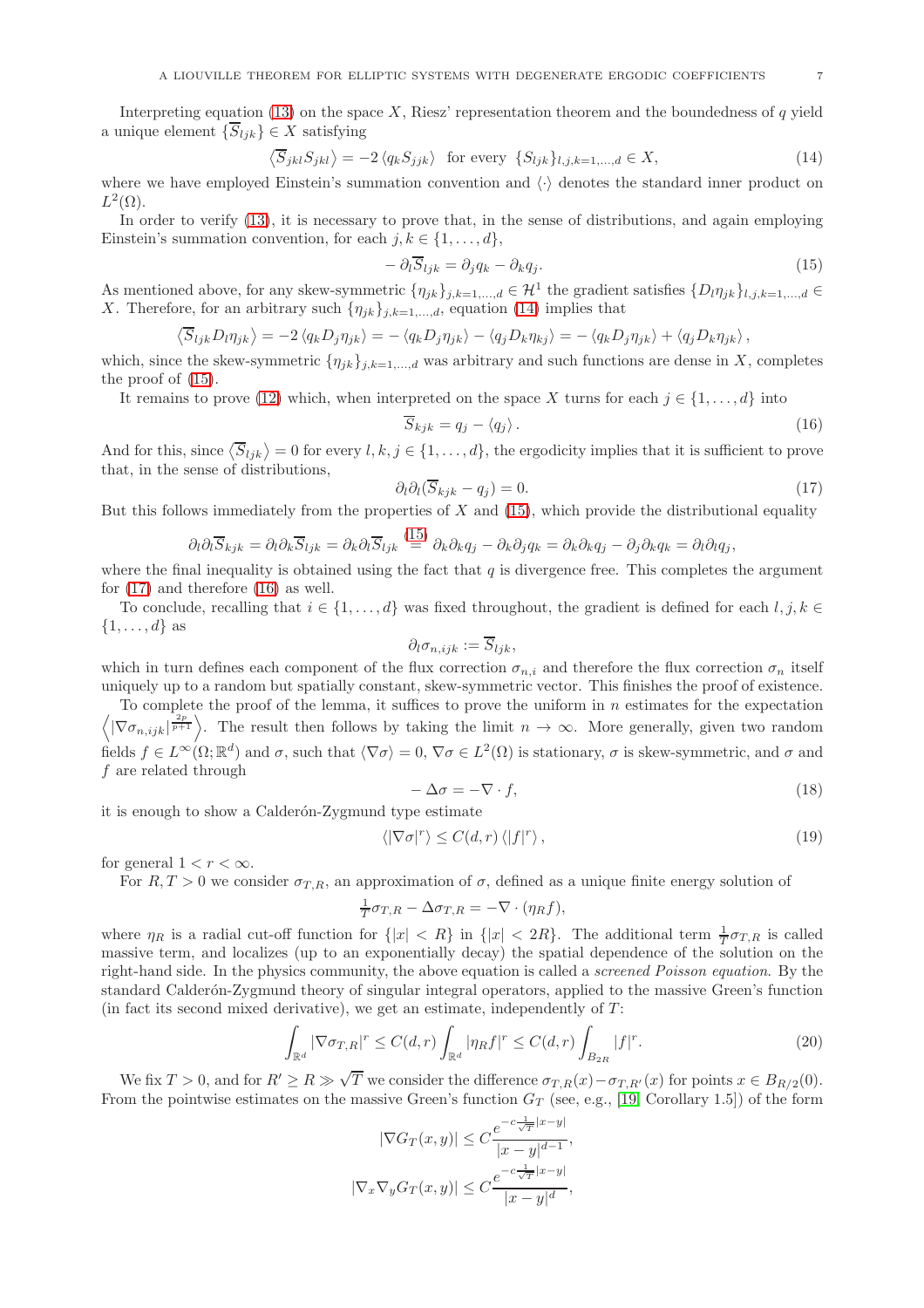we get that for  $x \in B_{R/2}(0)$ 

<span id="page-7-0"></span>
$$
R^{-1}\left| \left(\sigma_{T,R} - \sigma_{T,R'}\right)(x)\right| + \left|\nabla\left(\sigma_{T,R} - \sigma_{T,R'}\right)(x)\right| \le C\frac{\sqrt{T}}{R}e^{-cR/\sqrt{T}}\|f\|_{L^\infty} \le Ce^{-cR/\sqrt{T}\|f\|_{L^\infty}}.\tag{21}
$$

In particular, in the limit  $R \to \infty$  we have that  $\sigma_{T,R}$  converges (pointwise) to  $\sigma_T$ , where  $\sigma_T$  is stationary and satisfies

$$
\frac{1}{T}\sigma_T - \Delta \sigma_T = -\nabla \cdot f.
$$

Moreover, estimate [\(21\)](#page-7-0) with  $\sigma_{T,R'}$  replaced by  $\sigma_T$  (estimate (21) does not depend on R', and so we are allowed to perform the limit  $R' \to \infty$ ) in particular implies

$$
\int_{B_{R/2}(0)} |\nabla \sigma_{T,R} - \nabla \sigma_T|^r \leq C R^d e^{-crR/\sqrt{T}} ||f||_{L^{\infty}}^r.
$$

We combine this estimate with [\(20\)](#page-6-4) to arrive at

$$
\int_{B_{R/2}(0)} |\nabla \sigma_T|^r \le C e^{-crR/\sqrt{T}} ||f||_{L^{\infty}}^r + C \int_{B_{2R}(0)} |f|^r.
$$

Then by the ergodic theorem, as  $R \to \infty$ , the left-hand side converges to  $\langle |\nabla \sigma_T|^r \rangle$  while the right-hand side converges to  $\langle |f|^r \rangle$ , i.e., we obtain

$$
\langle |\nabla \sigma_T|^r \rangle \leq C \langle |f|^r \rangle.
$$

Finally, since the sequence  $\nabla \sigma_T$  is bounded in  $L^r(\Omega)$ , we can send  $T \to \infty$  and obtain in the limit  $\nabla \sigma$  which satisfies  $(18)$  and  $(19)$ .

It remains to establish the ellipticity of the homogenized coefficient field  $a_{\text{hom}}$ . For the lower bound, we observe that, for an arbitrary  $\xi \in \mathbb{R}^d$ ,

$$
\xi \cdot a_{\text{hom}} \xi = \langle \xi \cdot a(\nabla \phi_{\xi} + \xi) \rangle = \langle (\nabla \phi_{\xi} + \xi) \cdot a(\nabla \phi_{\xi} + \xi) \rangle ,
$$

where the final inequality follows from the definition of the corrector  $\phi_{\xi}$ . Therefore, by the definition of  $\lambda$ in [\(1\)](#page-0-0) we get

$$
\xi \cdot a_{\text{hom}} \xi \ge \left\langle \lambda |\nabla \phi_{\xi} + \xi|^2 \right\rangle \ge \left\langle \lambda^{-1} \right\rangle^{-1} |\xi|^2 \ge \frac{1}{K} |\xi|^2,
$$

where the last but one inequality follows from Jensen's inequality used for a jointly convex function  $(f, g) \mapsto$  $f^2/g$  with the choice  $(f,g) = (\nabla \phi_{\xi} + \xi, \lambda^{-1})$ , and the fact that  $\langle \nabla \phi_{\xi} \rangle = 0$ . For the upper bound, for an arbitrary  $\xi \in \mathbb{R}^d$ , using the definition of  $\mu$  from [\(1\)](#page-0-0),

$$
|a_{\text{hom}}\xi| = |\langle a(\nabla \phi_{\xi} + \xi)\rangle| \le \langle |a(\nabla \phi_{\xi} + \xi)|\rangle \le \langle \mu^{\frac{1}{2}}((\nabla \phi_{\xi} + \xi) \cdot a(\nabla \phi_{\xi} + \xi))^{\frac{1}{2}}\rangle.
$$

Then, after an application of Hölder's inequality, the definition of the corrector  $\phi_{\xi}$  implies that

$$
|a_{\text{hom}}\xi| \leq \langle \mu \rangle^{\frac{1}{2}} \left\langle (\nabla \phi_{\xi} + \xi) \cdot a(\nabla \phi_{\xi} + \xi) \right\rangle^{\frac{1}{2}} = \langle \mu \rangle^{\frac{1}{2}} \left\langle \xi \cdot a(\nabla \phi_{\xi} + \xi) \right\rangle^{\frac{1}{2}} \leq K^{\frac{1}{2}} |\xi|^{\frac{1}{2}} |a_{\text{hom}}\xi|^{\frac{1}{2}}.
$$

Dividing by  $|a_{\text{hom}}\xi|^{\frac{1}{2}}$  yields the desired upper bound, and completes the proof.

#### 4. Proof of Lemma [2](#page-2-0)

To prove the sublinearity of the correctors  $\phi$  and  $\sigma$  we will only use that their gradients are stationary fields with zero expectation and that they have bounded  $\frac{2q}{q+1}$  and  $\frac{2p}{p+1}$  moments, respectively. Hence, we will only show the argument for  $\phi$ , the argument for  $\sigma$  being analogous (after swapping p and q).

Concerning the corrector  $\phi$ , it is our aim to prove that

<span id="page-7-1"></span>
$$
\lim_{R \to \infty} \frac{1}{R} \left( \oint_{B_R} |\phi - \oint_{B_R} \phi|^\frac{2p}{p-1} \right)^{\frac{p-1}{2p}} = 0. \tag{22}
$$

Our proof is a simplified version of the proof a similar, seemingly slightly stronger, property (see [\[11,](#page-16-0) Lemma 5.1]):

<span id="page-7-2"></span>
$$
\lim_{R \to \infty} \frac{1}{R} \left( \int_{B_R} |\phi|^\frac{2p}{p-1} \right)^{\frac{p-1}{2p}} = 0. \tag{23}
$$

Before we prove [\(22\)](#page-7-1), we point out that in fact it is equivalent [\(23\)](#page-7-2). Indeed, assuming (22) for any  $\delta > 0$ we find  $r_0 > 0$  such that for all  $R \ge r_0$ 

$$
\left(\oint_{B_R} |\phi - \oint_{B_R} \phi|^{\frac{2p}{p-1}}\right)^{\frac{p-1}{2p}} \leq \delta R,
$$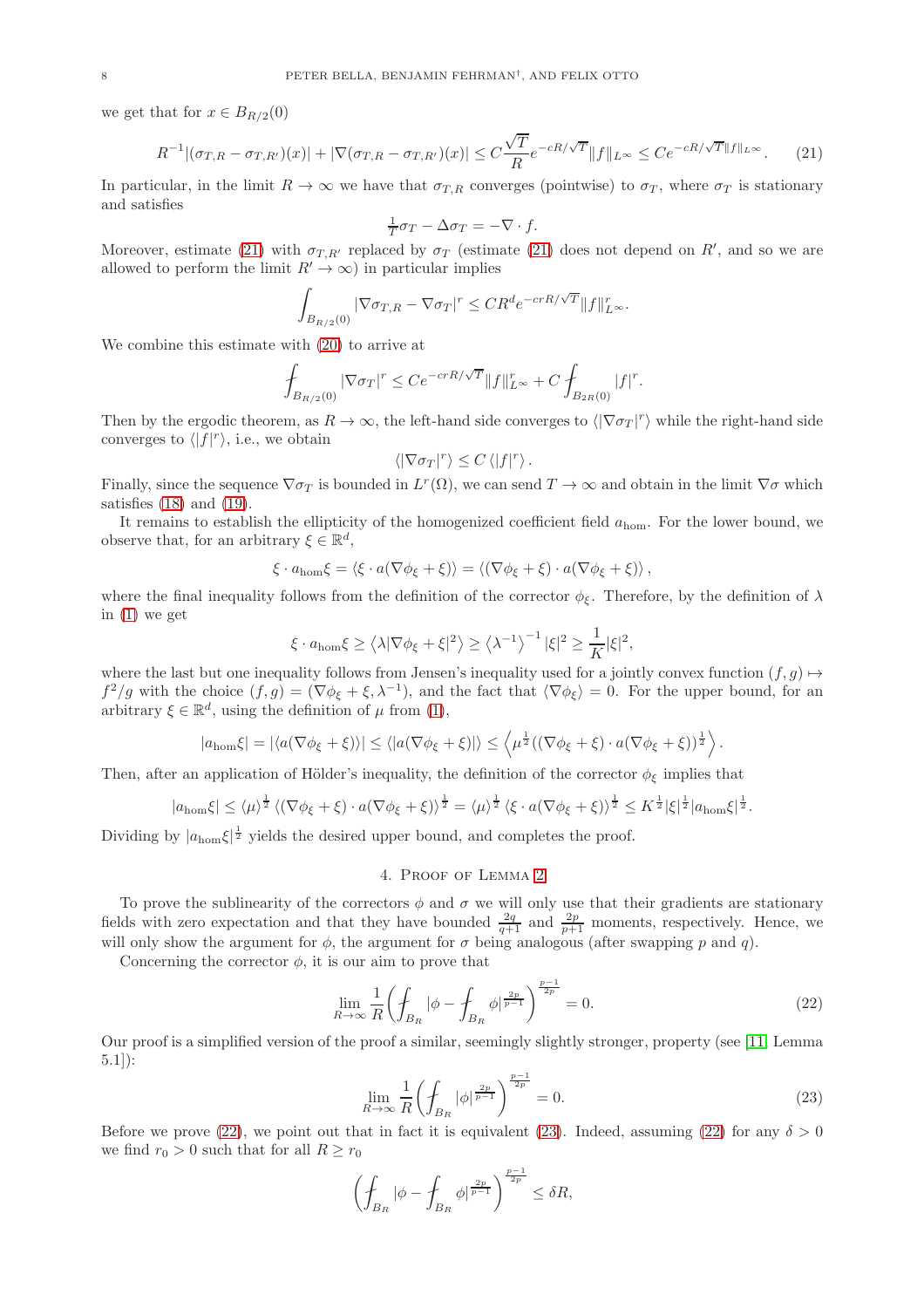from where by the triangle inequality we get for any  $R \ge r_0$  and  $R' \in [R, 2R]$ 

$$
\left|\int_{B_R} \phi - \int_{B_{R'}} \phi \right| \leq \left(\int_{B_R} |\phi - \int_{B_R} \phi|^{\frac{2p}{p-1}} \right)^{\frac{p-1}{2p}} + \left(\int_{B_R} |\phi - \int_{B_{R'}} \phi|^{\frac{2p}{p-1}} \right)^{\frac{p-1}{2p}} \leq C \delta R.
$$

Hence by the dyadic argument we see that  $|f_{B_{r_0}}\phi - f_{B_R}\phi| \leq C\delta R$ , which implies for  $R \geq r_0$ 

$$
\frac{1}{R}\biggl(\int_{B_R}|\phi|^{\frac{2p}{p-1}}\biggr)^{\frac{p-1}{2p}}\leq \frac{1}{R}\biggl(\int_{B_R}|\phi-\int_{B_R}\phi|^{\frac{2p}{p-1}}\biggr)^{\frac{p-1}{2p}}+C\delta+\frac{1}{R}\biggl|\int_{B_{r_0}}\phi\biggr|,
$$

from where we get that  $\limsup_{R\to\infty} \frac{1}{R}\left(\int_{B_R} |\phi|^{\frac{2p}{p-1}}\right)^{\frac{p-1}{2p}} \leq C\delta$ , and [\(23\)](#page-7-2) immediately follows.

Let us now show the argument for  $(22)$ , which is essentially an immediate consequence of the ergodic theorem, the Sobolev/Rellich-Kondrachov embedding and our assumption

<span id="page-8-0"></span>
$$
\frac{1}{p} + \frac{1}{q} < \frac{2}{d}.\tag{24}
$$

Fix  $i \in \{1, ..., d\}$  and consider, for each  $\epsilon \in (0, 1)$ , the rescaling  $\phi_i^{\epsilon}(\cdot) = \epsilon \phi_i(\frac{\cdot}{\epsilon})$ . Assumption [\(24\)](#page-8-0) and the Sobolev embedding theorem imply that, for each  $\epsilon \in (0,1)$ ,

<span id="page-8-1"></span>
$$
\left(\int_{B_1} |\phi_i^{\epsilon} - \int_{B_1} \phi_i^{\epsilon}|^{\frac{2p}{p-1}} \right)^{\frac{p-1}{2p}} \lesssim \|\nabla \phi_i^{\epsilon}\|_{L^{\frac{2q}{q+1}}(B_1)}.
$$
\n(25)

Since the estimates contained in [\(5\)](#page-1-3) and the ergodic theorem coupled with the stationarity and ergodicity of the environment imply that, for  $\langle \cdot \rangle$ -a.e a, the gradient  $\nabla \phi_i^{\epsilon}$  converges weakly to zero in  $L^{\frac{2q}{q+1}}(B_1)$ , we have for the renormalizations

$$
(\phi_i^{\epsilon} - \int_{B_1} \phi_i^{\epsilon}) \rightharpoonup 0
$$
 weakly in  $W^{1, \frac{2q}{q+1}}(B_1)$ .

Finally, since the weak convergence and [\(25\)](#page-8-1) imply that, for  $\langle \cdot \rangle$ -a.e. environment, the sequence  $\{(\phi_i^{\epsilon} - \phi_i^{\epsilon})\}_{i=1}^{\infty}$  $f_{B_1} \phi_i^{\epsilon}$  =  $\phi_i^{\epsilon}$  =  $\phi_i^{(0)}$  is bounded in  $W^{1,\frac{2q}{q+1}}(B_1)$ , the compactness of the embedding  $W^{1,\frac{2q}{q+1}}(B_1) \hookrightarrow L^{\frac{2p}{p-1}}(B_1)$ , owing to the strict inequality in [\(24\)](#page-8-0), implies for  $\langle \cdot \rangle$ -a.e. a, the strong convergence

$$
0 = \lim_{\epsilon \to 0} \left( \int_{B_1} |\phi_i^{\epsilon} - \int_{B_1} \phi_i^{\epsilon}|^{\frac{2p}{p-1}} \right)^{\frac{p-1}{2p}} = \lim_{R \to 0} \frac{1}{R} \left( \int_{B_R} |\phi_i - \int_{B_R} \phi_i|^{\frac{2p}{p-1}} \right)^{\frac{p-1}{2p}}.
$$

This, since  $i \in \{1, \ldots, d\}$  was arbitrary, completes the argument for  $\phi$ .

## 5. Proof of Theorem [2](#page-2-1)

The strategy of the proof of the theorem is very similar to the proof of a similar proposition in [\[20\]](#page-16-1). The idea is to first show decay of excess for one value  $\theta_0$  of the ratio  $r/R$ , and then iterate this estimate to show excess decay for all values  $r/R$ .

To show the decay for a fixed value of  $r/R$ , the idea is to estimate the homogenization error in  $B_R$ determined by the difference between the  $a$ -harmonic function  $u$  and a correction of an appropriately chosen  $a_{\text{hom}}$ -harmonic function to be denoted v. In the uniformly elliptic setting, following the arguments of [\[20\]](#page-16-1), the boundary values of the  $a_{\text{hom}}$ -harmonic function can be chosen to coincide with u on a sphere with generic radius close to R. In the non-uniformly elliptic case, it is necessary, as explained in Step 2 of our arguments, to consider a v which agrees on a generic sphere with  $u_{\epsilon}$  in the "Dirichlet Case"  $q \geq p$  and which satisfies  $\nu \cdot a_{\text{hom}} \nabla v = (\nu \cdot a \nabla u)_\epsilon$  in the "Neumann Case"  $p \ge q$ , where the subscript  $\epsilon$  denotes the convolution at scale  $\epsilon$  with a smoothing kernel on the sphere.

The corresponding augmented homogenization error will be defined for an appropriately chosen cutoff function  $\eta$  in  $B_R$  as  $w := u - (1 + \eta \phi_i \partial_i)v$ . In Step 1, as in [\[20\]](#page-16-1), we derive the equation satisfied by w, and in Step 2 use this equation to obtain energy estimates for the homogenization error, without the cutoff  $\eta$ , on a smaller ball. The argument is concluded in Steps 3, 4 and 5, where the iterative argument of [\[20\]](#page-16-1) is used to obtain the statement on excess decay.

**Step 1.** Let u be an a-harmonic function in  $B_1$ . In this step we consider the augmented homogenization error

$$
w := u - (1 + \eta \phi_i \partial_i) v,
$$

defined by a smooth function  $\eta$  and an  $a_{\text{hom}}$ -harmonic function v in  $B_1$ . It will be shown now that w solves the divergence-form equation

<span id="page-8-2"></span>
$$
-\nabla \cdot a\nabla w = \nabla \cdot ((1-\eta)(a-a_{\text{hom}})\nabla v + (\phi_i a - \sigma_i)\nabla(\eta \partial_i v)) \text{ in } B_1,
$$
\n(26)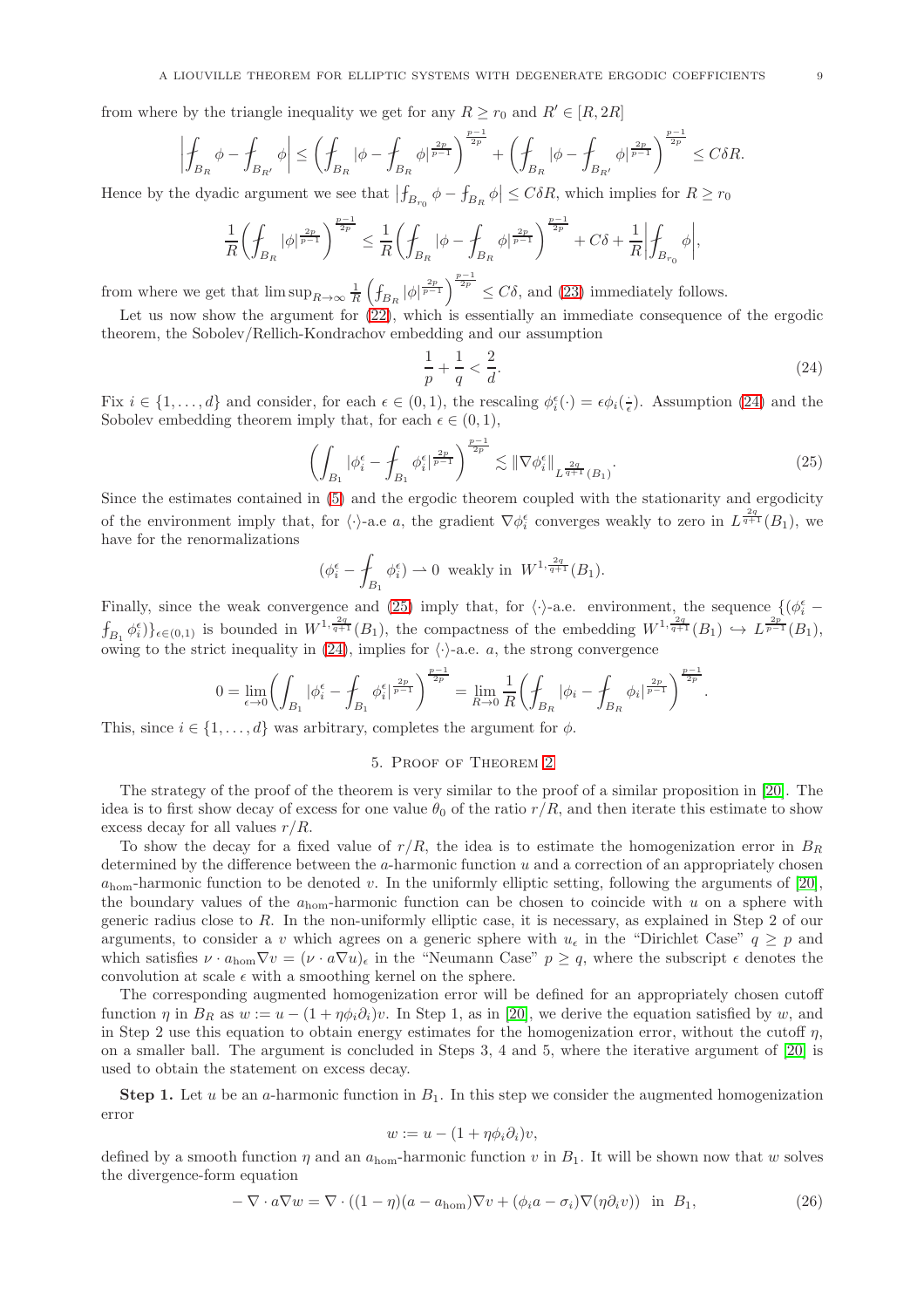where the crucial ingredient of the proof is the skew-symmetric flux correction  $\sigma$ . We remark that the flux correction was used previously in the context of periodic homogenization (see, e.g., [\[21\]](#page-16-22)), and in stochastic homogenization it was introduced only recently in [\[20\]](#page-16-1), where [\(26\)](#page-8-2) was first derived.

For convenience of the reader we repeat here the computation leading to [\(26\)](#page-8-2), and to keep the notation lean, in this and the following steps, we will without loss of generality assume that the components of  $\phi$  and *σ* have zero spatial average on  $B_1$ . Otherwise, for each  $i \in \{1, ..., d\}$ , we would replace  $\phi_i$  with  $(\phi_i - f_{B_1} \phi_i)$ , and similarly for  $\sigma$ .

First, compute the gradient of  $w$  to find

$$
\nabla w = \nabla u - (\nabla v + \eta \partial_i v \nabla \phi_i + \phi_i \nabla (\eta \partial_i v)),
$$

then we use the  $a$ -harmonicity of  $u$  to obtain

$$
-\nabla \cdot a\nabla w = \nabla \cdot a\nabla v + \nabla \cdot a(\eta\partial_i v \nabla \phi_i + \phi_i \nabla (\eta\partial_i v)).
$$

Since

 $\nabla \cdot a(\eta \partial_i v \nabla \phi_i) = \nabla \cdot (\eta \partial_i v a (\nabla \phi_i + e_i)) - \nabla \cdot \eta a \nabla v,$ 

the vanishing divergence  $-\nabla \cdot a(\nabla \phi_i + e_i) = 0$  implies that

$$
-\nabla \cdot a\nabla w = \nabla \cdot (1-\eta)a\nabla v + \nabla(\eta\partial_i v) \cdot a(\nabla \phi_i + e_i) + \nabla \cdot (\phi_i a\nabla(\eta\partial_i v)).
$$

Then, after observing both that

$$
a_{\text{hom}}e_i \cdot \nabla(\eta \partial_i v) = \nabla \cdot (\eta \partial_i v a_{\text{hom}} e_i) = \nabla \cdot (\eta a_{\text{hom}} \nabla v),
$$

and, since  $-\nabla \cdot a_{\text{hom}} \nabla v = 0$ , that

$$
\nabla \cdot (\eta a_{\text{hom}} \nabla v) = -\nabla \cdot (1 - \eta) \nabla v,
$$

we have

$$
-\nabla \cdot a\nabla w = \nabla \cdot ((1-\eta)(a-a_{\text{hom}})\nabla v) + \nabla(\eta\partial_i v) \cdot (a(\nabla \phi_i + e_i) - a_{\text{hom}}e_i) + \nabla \cdot (\phi_i a \nabla(\eta\partial_i v)).
$$

The skew-symmetry of the flux correction  $\sigma$  now plays a role. Since

$$
\nabla \cdot \sigma_i = q_i = a(\phi_i + e_i) - a_{\text{hom}}e_i,
$$

we have, for an arbitrary test function  $\zeta$ , the distributional identity

$$
\nabla \zeta \cdot (\nabla \cdot \sigma_i) = \partial_j \zeta \partial_k \sigma_{ijk} = \partial_k (\partial_j \zeta \sigma_{ijk}) = \partial_k (\sigma_{ijk} \partial_j \zeta) = -\nabla \cdot (\sigma_i \nabla \zeta),
$$

from which [\(26\)](#page-8-2) follows. This completes the proof of this step.

**Step 2.** The boundary conditions for v and the cutoff  $\eta$  are now specified in order to use equation [\(26\)](#page-8-2) to obtain an energy estimate for the homogenization error. We remark that the arguments will be carried out for the unit ball  $B_1$ , and the general statement will be obtained by scaling. We assume that

<span id="page-9-1"></span>
$$
\left(\int_{B_1} \lambda^{-q}\right)^{\frac{1}{q}} + \left(\int_{B_1} \mu^p\right)^{\frac{1}{p}} \le \Lambda, \quad \text{where } \frac{1}{p} + \frac{1}{q} \le \frac{2}{d},\tag{27}
$$

with

<span id="page-9-2"></span>
$$
\lambda := \inf_{\xi \in \mathbb{R}^d} \frac{a\xi \cdot \xi}{|\xi|^2} \quad \text{and} \quad \mu := \sup_{\xi \in \mathbb{R}^d} \frac{|a\xi|^2}{a\xi \cdot \xi},\tag{28}
$$

and consider an  $a$ -harmonic function  $u$  in  $B_1$ , that is,

<span id="page-9-4"></span>
$$
-\nabla \cdot a\nabla u = 0 \quad \text{in } B_1,\tag{29}
$$

where by homogeneity we may assume that

<span id="page-9-5"></span><span id="page-9-0"></span>
$$
\int_{B_1} \nabla u \cdot a \nabla u = 1. \tag{30}
$$

We will construct an  $a_{\text{hom}}$ -harmonic function v in  $B_{\frac{1}{2}}$  satisfying, in view of the normalization [\(30\)](#page-9-0),

<span id="page-9-3"></span>
$$
\int_{B_{\frac{1}{2}}} \nabla v \cdot a_{\text{hom}} \nabla v \lesssim \Lambda \int_{B_1} \nabla u \cdot a \nabla u = \Lambda,\tag{31}
$$

and for which the homogenization error  $w := u - (1 + \phi_i \partial_i)v$  satisfies

$$
\int_{B_{\frac{1}{4}}} \nabla w \cdot a \nabla w \lesssim \Lambda \epsilon^{1 - (\frac{1}{2p} + \frac{1}{2q})(d-1)} + \Lambda^2 \rho^{\min\{\frac{p-1}{2p}, \frac{q-1}{2q}\}} \frac{1}{\epsilon^{d \min\{\frac{p+1}{p}, \frac{q+1}{q}\}}} + \Lambda^2 \frac{1}{\rho^{d+2}} \left( \left( \int_{B_1} |\phi|^{\frac{2p}{p-1}} \right)^{\frac{p-1}{p}} + \left( \int_{B_1} |\sigma|^{\frac{2q}{q-1}} \right)^{\frac{q-1}{q}} \right), \tag{32}
$$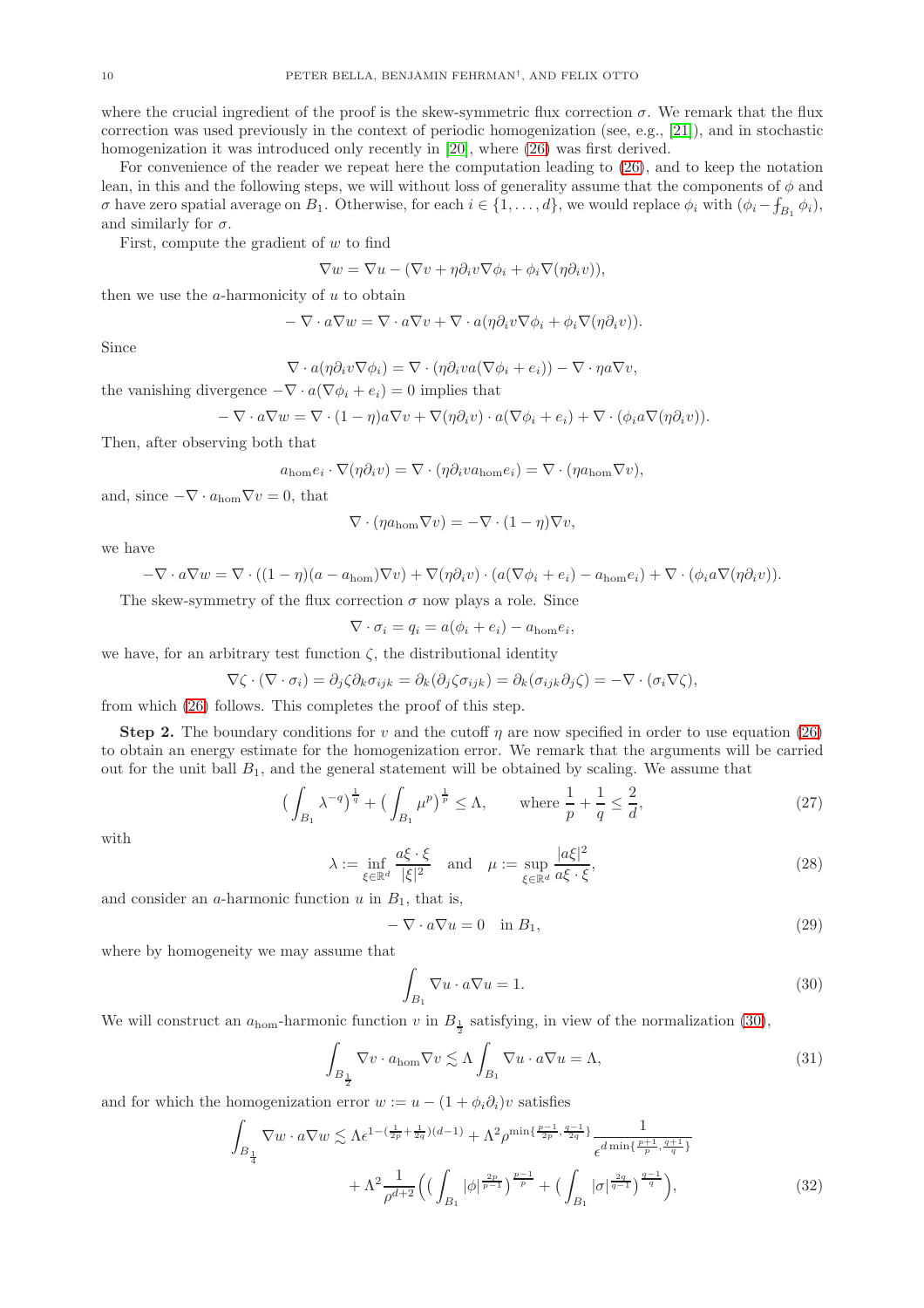for any fudge factors  $\epsilon \in (0,1]$  and  $\rho \in (0,\frac{1}{8})$ . We recall that  $\leq$  denotes a constant depending only upon the dimension d and the constant K from  $(1)$  through the ellipticity of the homogenized coefficients.

We begin now with the construction of v which will in fact be an  $a_{\text{hom}}$ -harmonic on a somewhat larger ball  $B_r$ , for some suitably chosen radius  $r \in [\frac{1}{2}, 1]$ :

<span id="page-10-1"></span>
$$
-\nabla \cdot a_{\text{hom}} \nabla v = 0 \quad \text{on } B_r. \tag{33}
$$

The idea is to distinguish the two cases

<span id="page-10-0"></span>the "Dirichlet case" 
$$
q \ge p
$$
 and the "Neumann case"  $p \ge q$ . (34)

In the Dirichlet case, we define  $v$  via the Dirichlet boundary condition

<span id="page-10-8"></span>
$$
v = u_{\epsilon} \text{ on } \partial B_r,\tag{35}
$$

whereas in the Neumann case, we impose

<span id="page-10-7"></span>
$$
\nu \cdot a_{\text{hom}} \nabla v = (\nu \cdot a \nabla u)_{\epsilon} \text{ on } \partial B_r. \tag{36}
$$

Here the subscript  $\epsilon$  stands for a convolution on  $\partial B_r$  with scale  $\epsilon > 0$ .

Since Hölder's inequality,  $(27)$ ,  $(28)$ , and  $(30)$  imply

$$
\left(\int_{B_1}|\nabla u|^{\frac{2q}{q+1}}\right)^{\frac{q+1}{2q}}+\left(\int_{B_1}|a\nabla u|^{\frac{2p}{p+1}}\right)^{\frac{p+1}{2p}}\leq\left(\left(\int_{B_1}\lambda^{-q}\right)^{\frac{1}{2q}}+\left(\int_{B_1}\mu^p\right)^{\frac{1}{2p}}\right)\left(\int_{B_1}\nabla u\cdot a\nabla u\right)^{\frac{1}{2}}\lesssim \Lambda^{\frac{1}{2}},
$$

we can find a radius  $r \in [\frac{1}{2}, 1]$  such that both the field and the current of u have the same integrability on  $\partial B_r$  as on  $B_1$ , in the sense that

<span id="page-10-6"></span>
$$
\left(\int_{\partial B_r} |\nabla u|^{\frac{2q}{q+1}}\right)^{\frac{q+1}{2q}} + \left(\int_{\partial B_r} |a\nabla u|^{\frac{2p}{p+1}}\right)^{\frac{p+1}{2p}} \lesssim \Lambda^{\frac{1}{2}}.
$$
\n
$$
\text{as measured by coupling, it follows that}
$$
\n
$$
(37)
$$

Using that both estimates are preserved by convolution, it follows that

$$
\left(\int_{\partial B_r} |\nabla^{\tan} v|^{\frac{2q}{q+1}}\right)^{\frac{q+1}{2q}} \lesssim \Lambda^{\frac{1}{2}} \quad \text{in the Dirichlet case}
$$

and

$$
\left(\int_{\partial B_r} |\nu \cdot a_{\text{hom}} \nabla v|^{\frac{2p}{p+1}}\right)^{\frac{p+1}{2p}} \lesssim \Lambda^{\frac{1}{2}}
$$
 in the Neumann case.

By constant-coefficient elliptic theory applied to the Dirichlet-to-Neumann operator (see, e.g. Stein [\[26,](#page-17-3) Chapter 7]) this yields

<span id="page-10-2"></span>
$$
\left(\int_{\partial B_r} |\nabla v|^{\frac{2q}{q+1}}\right)^{\frac{q+1}{2q}} \lesssim \Lambda^{\frac{1}{2}} \quad \text{in the Dirichlet case} \tag{38}
$$

and

<span id="page-10-3"></span>
$$
\left(\int_{\partial B_r} |\nabla v|^{\frac{2p}{p+1}}\right)^{\frac{p+1}{2p}} \lesssim \Lambda^{\frac{1}{2}} \quad \text{in the Neumann case.} \tag{39}
$$

These estimates motivate the case distinction [\(34\)](#page-10-0), which we now use to prove [\(31\)](#page-9-3). To simplify the notation, we assume without loss of generality that v has zero average on  $\partial B_r$ , and test [\(33\)](#page-10-1) with v to obtain

$$
\int_{B_r} \nabla v \cdot a_{\text{hom}} \nabla v = - \int_{\partial B_r} v(\nu \cdot a_{\text{hom}} \nabla v).
$$

Using Hölder's inequality, the Sobolev embedding theorem and assumption  $(1)$ , we have

$$
\int_{B_r} \nabla v \cdot a_{\text{hom}} \nabla v \lesssim \big(\int_{\partial B_r} |\nabla v|^{\frac{2q}{q+1}}\big)^{\frac{q+1}{2q}} \big(\int_{\partial B_r} |v|^{\frac{2q}{q-1}}\big)^{\frac{q-1}{2q}} \lesssim \big(\int_{\partial B_r} |\nabla v|^{\frac{2q}{q+1}}\big)^{\frac{q+1}{2q}} \big(\int_{\partial B_r} |\nabla v|^{\frac{2p}{p+1}}\big)^{\frac{p+1}{2p}}.
$$

Therefore, in view of [\(38\)](#page-10-2), [\(39\)](#page-10-3) and the case distinction [\(34\)](#page-10-0), we conclude that

<span id="page-10-5"></span>
$$
\int_{B_r} \nabla v \cdot a_{\text{hom}} \nabla v \lesssim \Lambda,\tag{40}
$$

which implies [\(31\)](#page-9-3) since  $r \in [\frac{1}{2}, 1]$ .

We now specify precisely the cutoff function defining the augmented homogenization error. Let  $0 < \rho < \frac{1}{8}$ to be fixed later and let  $0 \leq \eta \leq 1$  be a smooth function satisfying

<span id="page-10-4"></span>
$$
\eta = \begin{cases} 1 & \text{on } \overline{B}_{r-2\rho}, \\ 0 & \text{on } B_r \setminus B_{r-\rho}, \end{cases} \quad \text{with } |\nabla \eta| \lesssim \frac{1}{\rho}.
$$
 (41)

We recall from Step 1, see [\(26\)](#page-8-2), the formula for the augmented homogenization error

$$
-\nabla \cdot a\nabla w = -\nabla \cdot \left( (1-\eta)(a_{\text{hom}} - a)\nabla v \right) + \nabla \cdot \left( (\phi_i a - \sigma_i)\nabla (\eta \partial_i v) \right) \text{ in } B_r,
$$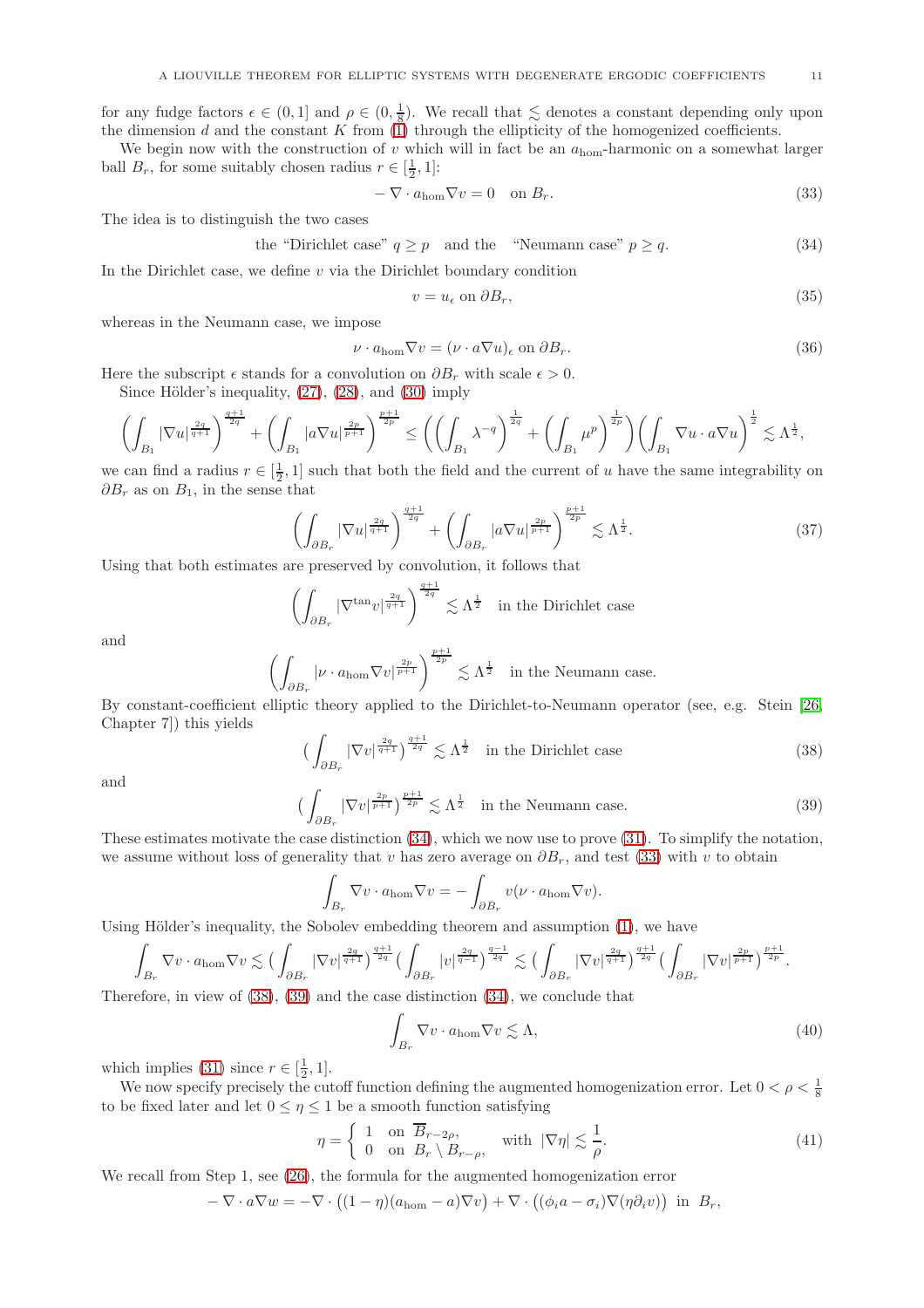which requires both  $(29)$  and  $(33)$ , and test this equation with w to obtain

$$
\int_{B_r} \nabla w \cdot a \nabla w = \int_{\partial B_r} (u - v) \nu \cdot (a \nabla u - a_{\text{hom}} \nabla v)
$$

$$
+ \int_{B_r} (1 - \eta) \nabla w \cdot (a_{\text{hom}} - a) \nabla v
$$

$$
- \int_{B_r} \nabla w \cdot (\phi_i a - \sigma_i) \nabla (\eta \partial_i v).
$$

Appealing to [\(28\)](#page-9-2) we obtain by Young's inequality

$$
\int_{B_r} \nabla w \cdot a \nabla w \lesssim \left| \int_{\partial B_r} (u - v) \nu \cdot (a \nabla u - a_{\text{hom}} \nabla v) \right|
$$

$$
+ \int_{B_r} (1 - \eta)^2 (\mu + \frac{1}{\lambda}) |\nabla v|^2
$$

$$
+ \int_{B_r} (\mu \phi_i^2 + \frac{1}{\lambda} |\sigma_i|^2) |\nabla (\eta \partial_i v)|^2.
$$

Then, using the properties of the cutoff  $\eta$  from [\(41\)](#page-10-4),

$$
\int_{B_r} \nabla w \cdot a \nabla w \lesssim \left| \int_{\partial B_r} (u - v) \nu \cdot (a \nabla u - a_{\text{hom}} \nabla v) \right|
$$
  
+ 
$$
\int_{B_r \backslash B_{r-2\rho}} (\mu + \frac{1}{\lambda}) |\nabla v|^2
$$
  
+ 
$$
\int_{B_1} (\mu |\phi|^2 + \frac{1}{\lambda} |\sigma|^2) \sup_{B_{r-\rho}} (|\nabla^2 v| + \frac{1}{\rho} |\nabla v|)^2.
$$

In view of  $(27)$ , this yields by Hölder's inequality

$$
\int_{B_r} \nabla w \cdot a \nabla w
$$
\n
$$
\lesssim \left| \int_{\partial B_r} (u - v) \nu \cdot (a \nabla u - a_{\text{hom}} \nabla v) \right|
$$
\n(42)

$$
+\Lambda \rho^{\min\{\frac{p-1}{2p},\frac{q-1}{2q}\}}(\int_{B_r}|\nabla v|^{\max\{\frac{4p}{p-1},\frac{4q}{q-1}\}})^{\min\{\frac{p-1}{2p},\frac{q-1}{2q}\}} \tag{43}
$$

$$
+\Lambda \Big( \big(\int_{B_1} |\phi|^{\frac{2p}{p-1}} \big)^{\frac{p-1}{p}} + \big(\int_{B_1} |\sigma|^{\frac{2q}{q-1}} \big)^{\frac{q-1}{q}} \Big) \sup_{B_{r-\rho}} (|\nabla^2 v| + \frac{1}{\rho} |\nabla v|)^2. \tag{44}
$$

For the last term, we use multiple times the Caccioppoli inequality for uniformly elliptic systems, see [\[18,](#page-16-7) Theorem 7.1], the uniform ellipticity of the homogenized coefficient field, the Sobolev embedding theorem, and [\(33\)](#page-10-1) to obtain

$$
\sup_{B_{r-\rho}} (|\nabla^2 v| + \frac{1}{\rho} |\nabla v|)^2 \lesssim \frac{1}{\rho^{d+2}} \int_{B_r} \nabla v \cdot a_{\text{hom}} \nabla v,
$$

where the full argument can be found in the proof of [\[20,](#page-16-1) Lemma 3]. Therefore, in view of [\(40\)](#page-10-5), for both the Dirichlet and Neumann cases we have

<span id="page-11-3"></span><span id="page-11-2"></span><span id="page-11-1"></span><span id="page-11-0"></span>
$$
\sup_{B_{r-\rho}} (|\nabla^2 v| + \frac{1}{\rho} |\nabla v|)^2 \lesssim \frac{1}{\rho^{d+2}} \Lambda.
$$
\n(45)

We now turn to the middle right-hand side term  $(43)$ . It follows from the  $L^p$ -theory for constant-coefficient elliptic systems, see [\[18,](#page-16-7) Theorem 7.1], and an explicit radial extension of the smooth boundary data  $u_{\epsilon}$  into the ball  $B_r$  that, in the Dirichlet case,

$$
(\int_{B_r}|\nabla v|^{ \max\{\frac{4p}{p-1},\frac{4q}{q-1}\}})^{\min\{\frac{p-1}{2p},\frac{q-1}{2q}\}}=(\int_{B_r}|\nabla v|^{\frac{4q}{q-1}})^{\frac{q-1}{2q}}\lesssim (\int_{\partial B_r}|\nabla^{\tan}u_{\epsilon}|^{\frac{4q}{q-1}})^{\frac{q-1}{2q}}\lesssim (\sup_{\partial B_r}|\nabla^{\tan}u_{\epsilon}|)^2.
$$

We then use the inverse estimate

$$
\sup_{\partial B_r} |\nabla^{\tan} u_{\epsilon}| \lesssim \frac{1}{\epsilon^{d \frac{q+1}{2q}}} \big(\int_{\partial B_r} |\nabla u|^{\frac{2q}{q+1}}\big)^{\frac{q+1}{2q}} \quad \text{in the Dirichlet case,}
$$

so that together with [\(37\)](#page-10-6) we obtain

$$
(\int_{B_r}|\nabla v|^{ \max\{\frac{4p}{p-1},\frac{4q}{q-1}\}})^{\min\{\frac{p-1}{2p},\frac{q-1}{2q}\}}\lesssim \frac{1}{\epsilon^{d\frac{q+1}{q}}}\Lambda\quad\text{in the Dirichlet case.}
$$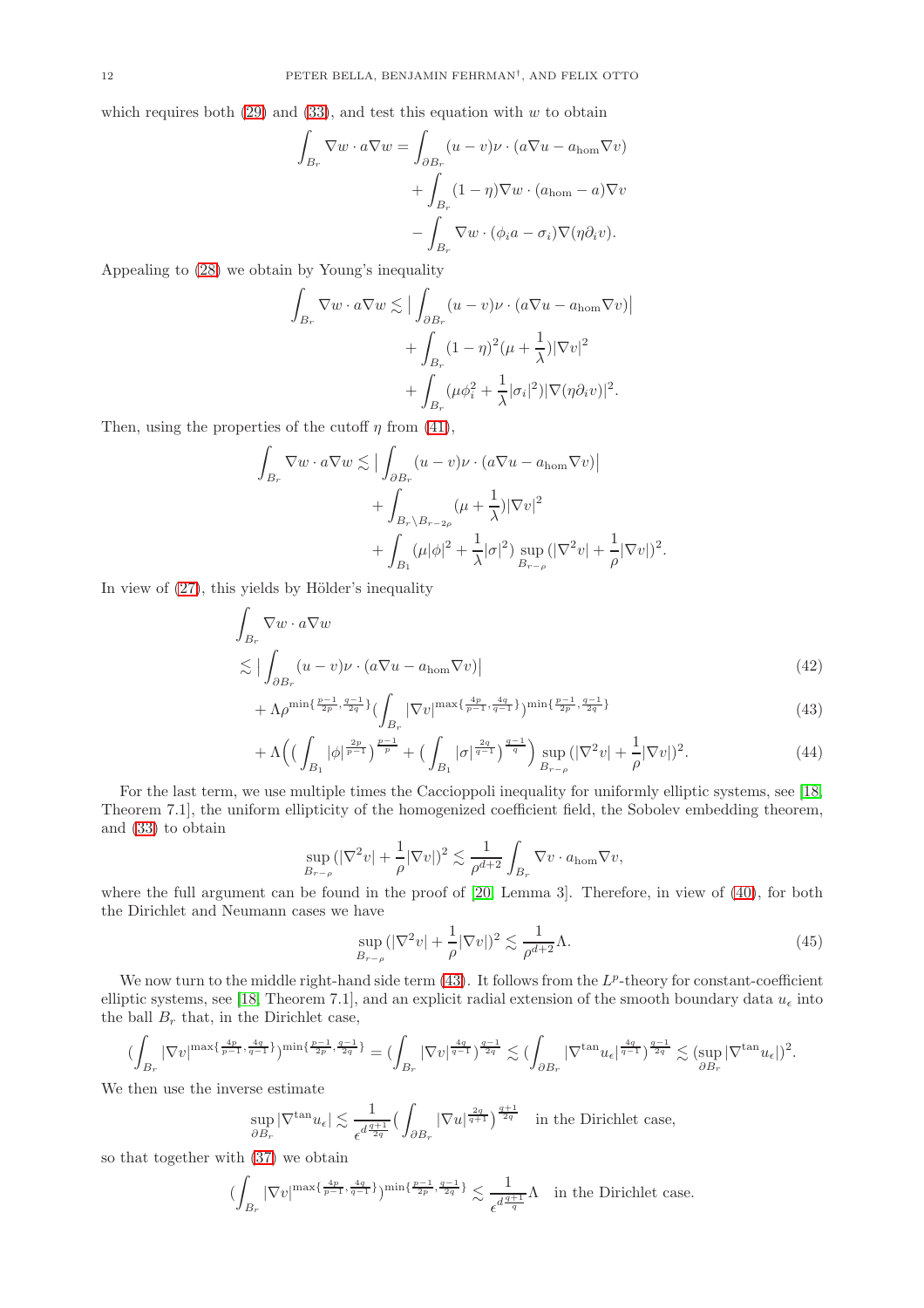The analogous estimates for the the Neumann case yield, with help of [\(37\)](#page-10-6),

$$
(\int_{B_r}|\nabla v|^{ \max\{\frac{4p}{p-1},\frac{4q}{q-1}\}})^{\min\{\frac{p-1}{2p},\frac{q-1}{2q}\}}=(\int_{B_r}|\nabla v|^{\frac{4p}{p-1}})^{\frac{p-1}{2p}}\lesssim \frac{1}{\epsilon^{d\frac{p+1}{p}}}\Lambda,
$$

so that, in combination, both cases satisfy

<span id="page-12-3"></span>
$$
\left(\int_{B_r} |\nabla v|^{ \max\{\frac{4p}{p-1}, \frac{4q}{q-1}\}} \right)^{\min\{\frac{p-1}{2p}, \frac{q-1}{2q}\}} \lesssim \frac{1}{\epsilon^{d \min\{\frac{p+1}{p}, \frac{q+1}{q}\}}} \Lambda. \tag{46}
$$

It remains to treat the boundary term [\(42\)](#page-11-1). We first treat the Neumann case [\(36\)](#page-10-7), for which we may appeal to the symmetry of the convolution operator to write

$$
\int_{\partial B_r} (u-v)\nu \cdot (a\nabla u - a_{\text{hom}}\nabla v) = \int_{\partial B_r} ((u-v) - (u-v)_{\epsilon})\nu \cdot a\nabla u,
$$

so that we obtain by Hölder's inequality together with  $(37)$ 

$$
\left| \int_{\partial B_r} (u - v) \nu \cdot (a \nabla u - a_{\text{hom}} \nabla v) \right|
$$
  
\$\leq \Lambda^{\frac{1}{2}} \left( \left( \int\_{\partial B\_r} |u - u\_{\epsilon}|^{\frac{2p}{p-1}} \right)^{\frac{p-1}{2p}} + \left( \int\_{\partial B\_r} |v - v\_{\epsilon}|^{\frac{2p}{p-1}} \right)^{\frac{p-1}{2p}} \right).\$ (47)

Interpolating between a convolution estimate of the form

$$
\Big(\int_{\partial B_r} |u - u_\epsilon|^{\frac{2p}{p-1}}\Big)^{\frac{p-1}{2p}} \lesssim \epsilon \Big(\int_{\partial B_r} |\nabla^{\tan} u|^{\frac{2p}{p-1}}\Big)^{\frac{p-1}{2p}}
$$

and an implication of the triangle and the Sobolev inequalities

$$
\left(\int_{\partial B_r} |u - u_{\epsilon}|^{\frac{2p}{p-1}}\right)^{\frac{p-1}{2p}} \leq \left(\int_{\partial B_r} |u|^{\frac{2p}{p-1}}\right)^{\frac{p-1}{2p}} + \left(\int_{\partial B_r} |u_{\epsilon}|^{\frac{2p}{p-1}}\right)^{\frac{p-1}{2p}} \lesssim \left(\int_{\partial B_r} |\nabla^{\tan} u|^s\right)^{\frac{1}{s}},
$$

where  $\frac{1}{s} = \frac{p-1}{2p} + \frac{1}{d-1}$ , yields

$$
\Big(\int_{\partial B_r} |u-u_\epsilon|^{\frac{2p}{p-1}}\Big)^{\frac{p-1}{2p}}\lesssim \epsilon^{1-(\frac{1}{2p}+\frac{1}{2q})(d-1)}\Big(\int_{\partial B_r} |\nabla^{\tan}u|^{\frac{2q}{q+1}}\Big)^{\frac{q+1}{2q}}
$$

The analogous estimate for  $v$  reads

$$
\Big(\int_{\partial B_r} |v-v_\epsilon|^{\frac{2p}{p-1}}\Big)^{\frac{p-1}{2p}}\lesssim \epsilon^{1-\frac{1}{p}(d-1)}\Big(\int_{\partial B_r} |\nabla^{\tan}v|^{\frac{2p}{p+1}}\Big)^{\frac{p+1}{2p}}.
$$

We plug [\(37\)](#page-10-6) and [\(39\)](#page-10-3) into these two estimates and use our case distinction [\(34\)](#page-10-0) to arrive at

$$
\Big(\int_{\partial B_r} |u - u_\epsilon|^{\frac{2p}{p-1}}\Big)^{\frac{p-1}{2p}} + \Big(\int_{\partial B_r} |v - v_\epsilon|^{\frac{2p}{p-1}}\Big)^{\frac{p-1}{2p}} \lesssim \Lambda^{\frac{1}{2}} \epsilon^{1-(\frac{1}{2p}+\frac{1}{2q})(d-1)}
$$

Inserting this into [\(47\)](#page-12-0) we obtain for the boundary term in the Neumann case

$$
\left| \int_{\partial B_r} (u - v) \nu \cdot (a \nabla u - a_{\text{hom}} \nabla v) \right| \lesssim \Lambda \epsilon^{1 - (\frac{1}{2p} + \frac{1}{2q})(d-1)}.
$$
 (48)

<span id="page-12-0"></span>.

<span id="page-12-1"></span>.

.

We finally turn to the Dirichlet case [\(35\)](#page-10-8) for the boundary term [\(42\)](#page-11-1), which yields a simpler estimate as compared to the Neumann case because u and v are immediately comparable along the boundary  $\partial B_r$ . We use Hölder's inequality, the triangle inequality, and the case distinction in combination with [\(37\)](#page-10-6) and [\(38\)](#page-10-2) to obtain

$$
\big|\int_{\partial B_r} (u-v) \nu \cdot (a \nabla u - a_{\text{hom}} \nabla v)\big| \lesssim \Lambda^{\frac{1}{2}} \big(\int_{\partial B_r} |u-u_\epsilon|^{\frac{2q}{q-1}} \big)^{\frac{q-1}{2q}}
$$

Appealing again to convolution estimates used to obtain [\(48\)](#page-12-1) and the case distinction, we obtain with [\(37\)](#page-10-6) the estimate

<span id="page-12-2"></span>
$$
\left| \int_{\partial B_r} (u-v)\nu \cdot (a\nabla u - a_{\text{hom}} \nabla v) \right| \lesssim \Lambda^{\frac{1}{2}} \epsilon^{1-\frac{1}{q}(d-1)} \left( \int_{\partial B_r} |\nabla^{\tan} u|^{\frac{2q}{q+1}} \right)^{\frac{q+1}{2q}} \lesssim \Lambda \epsilon^{1-(\frac{1}{2p}+\frac{1}{2q})(d-1)},\tag{49}
$$

which corresponds with the Neumann estimate [\(48\)](#page-12-1). Inserting [\(49\)](#page-12-2) and [\(48\)](#page-12-1) together with [\(46\)](#page-12-3) and [\(45\)](#page-11-2) into [\(44\)](#page-11-3) yields [\(32\)](#page-9-5). This completes the proof of Step 2.

**Step 3.** In this step, we prove that whenever u is an a-harmonic function on  $B_R$ , there exists for any  $\delta_0 > 0$  a constant  $C_0 = C_0(\delta_0, d, \Lambda, K) > 0$  such that, whenever on the ball  $B_R$  the augmented corrector  $(\phi, \sigma)$  satisfies [\(9\)](#page-3-1) with constant  $C_0$ , we have

<span id="page-12-4"></span>
$$
\oint_{B_{\frac{R}{4}}}\nabla w \cdot a\nabla w \le \delta_0 \oint_{B_R}\nabla u \cdot a\nabla u,\tag{50}
$$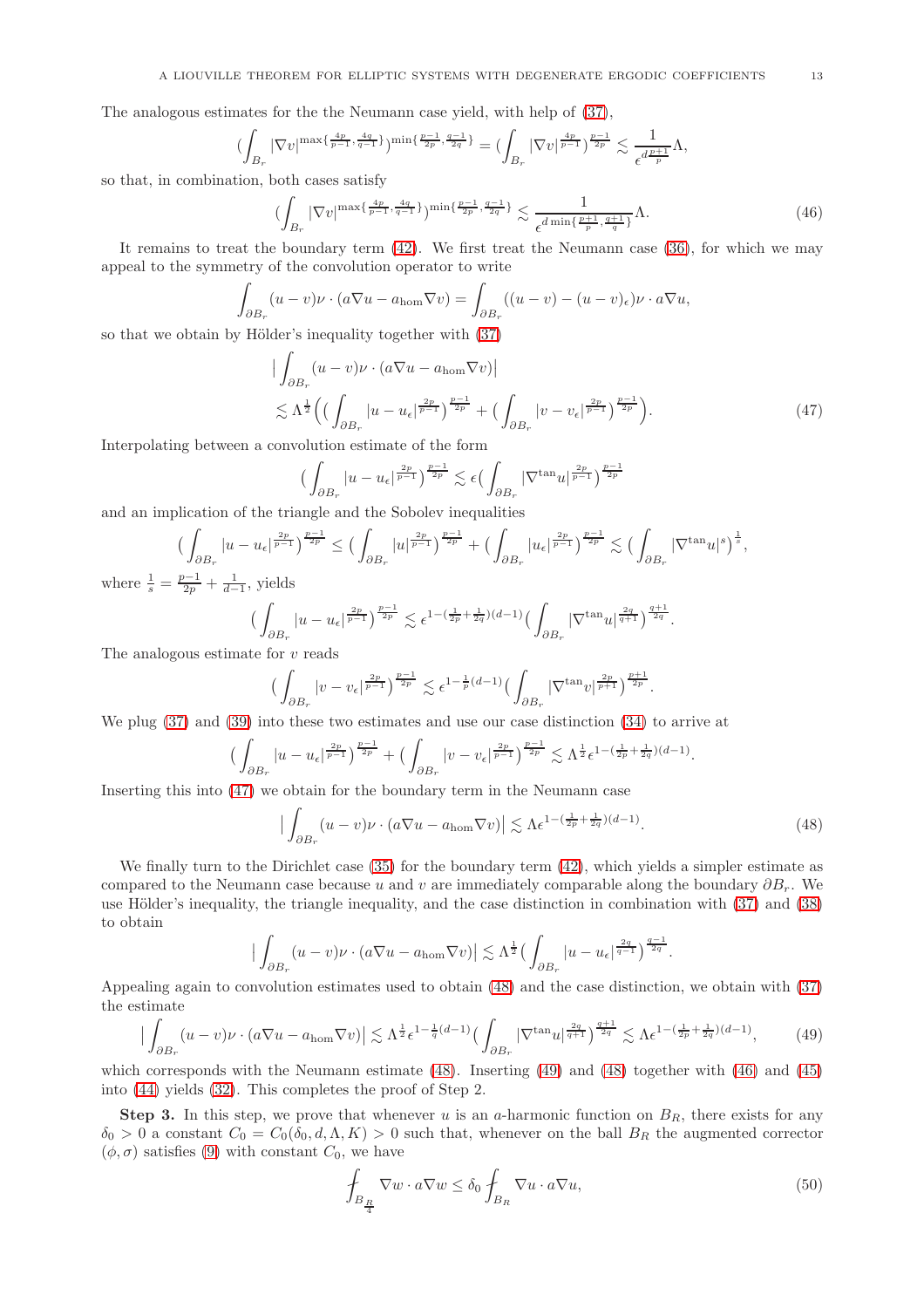where  $w := u - (1 + \phi_i \partial_i)v$  is the homogenization error.

Here comes the argument. Given  $\delta_0 > 0$ , owing to the linearity and scaling of the equation the esti-mate [\(32\)](#page-9-5) from Step 2 implies existence of  $C_1 = C_1(d, \Lambda, K)$  such that

$$
\int_{B_{\frac{R}{4}}}\nabla w\cdot a\nabla w\leq C_1\Big(\Lambda\epsilon^{1-(\frac{1}{2p}+\frac{1}{2q})(d-1)}+\Lambda^2\rho^{\min\{\frac{p-1}{2p},\frac{q-1}{2q}\}}\frac{1}{\epsilon^{d\min\{\frac{p+1}{p},\frac{q+1}{q}\}}}+\Lambda^2\frac{1}{\rho^{d+2}C_0}\Big)\int_{B_R}\nabla u\cdot a\nabla u.
$$

We first fix  $\epsilon_0 = \epsilon_0(\delta_0, d, \Lambda, K) > 0$  small enough such that

$$
C_1 \Lambda \epsilon_0^{1 - (\frac{1}{2p} + \frac{1}{2q})(d-1)} \le \frac{1}{3} \delta_0,
$$

which is possible in view of [\(8\)](#page-2-4). Second, we choose  $\rho_0 = \rho_0(\delta_0, d, \Lambda, K) > 0$  small enough satisfying

$$
C_1\Lambda^2\rho_0^{\min\{\frac{p-1}{2p},\frac{q-1}{2q}\}}\frac{1}{\epsilon_0^{\dim\{\frac{p+1}{p},\frac{q+1}{q}\}}} \le \frac{1}{3}\delta_0.
$$

Finally, we select  $C_0 = C_0(\delta_0, d, \Lambda, K) > 0$  large enough so that

$$
C_1 \Lambda^2 \frac{1}{\rho_0^{d+2} C_0} \le \frac{1}{3} \delta_0.
$$

Since the right-hand sides in the three previous relations add to  $\delta_0$ , the proof of this step is complete.

**Step 4.** For any  $\alpha \in (0,1)$  there exists  $\theta_0 \in (0,\frac{1}{4})$  and  $C_0$  such that the following holds: For any radius  $R > 0$  with the property that the augmented corrector is small on scale R:

$$
\frac{1}{R} \left( \oint_{B_R} |\phi - \oint_{B_R} \phi|^{\frac{2p}{p-1}} \right)^{\frac{p-1}{2p}} \le \frac{1}{C_0},
$$
\n
$$
\frac{1}{R} \left( \oint_{B_R} |\sigma - \oint_{B_R} \sigma|^{\frac{2q}{q-1}} \right)^{\frac{q-1}{2q}} \le \frac{1}{C_0},
$$
\n(51)

and the corrector  $\phi$  is small on scale  $r := \theta_0 R$ 

$$
\frac{1}{r} \left( \oint_{B_r} |\phi - \oint_{B_r} \phi|^{\frac{2p}{p-1}} \right)^{\frac{p-1}{2p}} \le \frac{1}{C_0},\tag{52}
$$

we get that for every a-harmonic function  $u$  on  $B_R$  its excess satisfies

<span id="page-13-2"></span>
$$
\operatorname{Exc}(r) \le \theta_0^{2\alpha} \operatorname{Exc}(R),\tag{53}
$$

where we recall

$$
\operatorname{Exc}(r) = \inf_{\xi \in \mathbb{R}^d} \int_{B_r} (\nabla u - (\xi + \phi_{\xi})) \cdot a(\nabla u - (\xi + \phi_{\xi})).
$$

Here comes the argument. To simplify the notation, we will use  $\|\cdot\|_{a,r}$  to denote the  $L^2(a)$ -intrinsic energy of vector fields  $U$  as defined by

$$
||U||_{a,r} := \int_{B_r} U \cdot aU.
$$

We now use the definition of the homogenization error  $w = u - (1 + \phi_i \partial_i)v$ , and observe that, for every  $0 < r \leq \frac{R}{4}$ , we have

$$
\|\nabla w\|_{a,r} = \|\nabla u - \nabla v(\text{Id} + \nabla \phi) - \phi_i \nabla (\partial_i v)\|_{a,r}.
$$

The first two terms are decomposed as

$$
\nabla u - \nabla v (\text{Id} + \nabla \phi) = \nabla u - \nabla v(0)(\text{Id} + \nabla \phi) + (\nabla v(0) - \nabla v)(\text{Id} + \nabla \phi)
$$

and, by defining  $\xi := \nabla v(0)$ , we obtain using the triangle inequality, since  $0 < r \leq \frac{R}{4}$ ,

<span id="page-13-0"></span>
$$
\|\nabla u - (\xi + \nabla \phi_{\xi})\|_{a,r} \le \|\nabla w\|_{a,\frac{R}{4}} + (\sup_{B_r} |\nabla v(0) - \nabla v|)^2 (\|\mathrm{Id} + \nabla \phi\|_{a,r}) + (\sup_{B_r} |\nabla (\partial_i v)|)^2 \|\phi\|_{a,r}.
$$
\n(54)

The first term on the right-hand side of [\(54\)](#page-13-0) is controlled using the estimate [\(50\)](#page-12-4) from Step 3. There exists, for any  $\delta_0 > 0$ , a constant  $C_0 = C_0(\delta_0, d, \Lambda, K) > 0$  such that, whenever the corrector and flux correction satisfy  $(9)$  with constant  $C_0$ , we have

<span id="page-13-1"></span>
$$
\|\nabla w\|_{a,\frac{R}{4}} \le \delta_0 \int_{B_R} \nabla u \cdot a \nabla u. \tag{55}
$$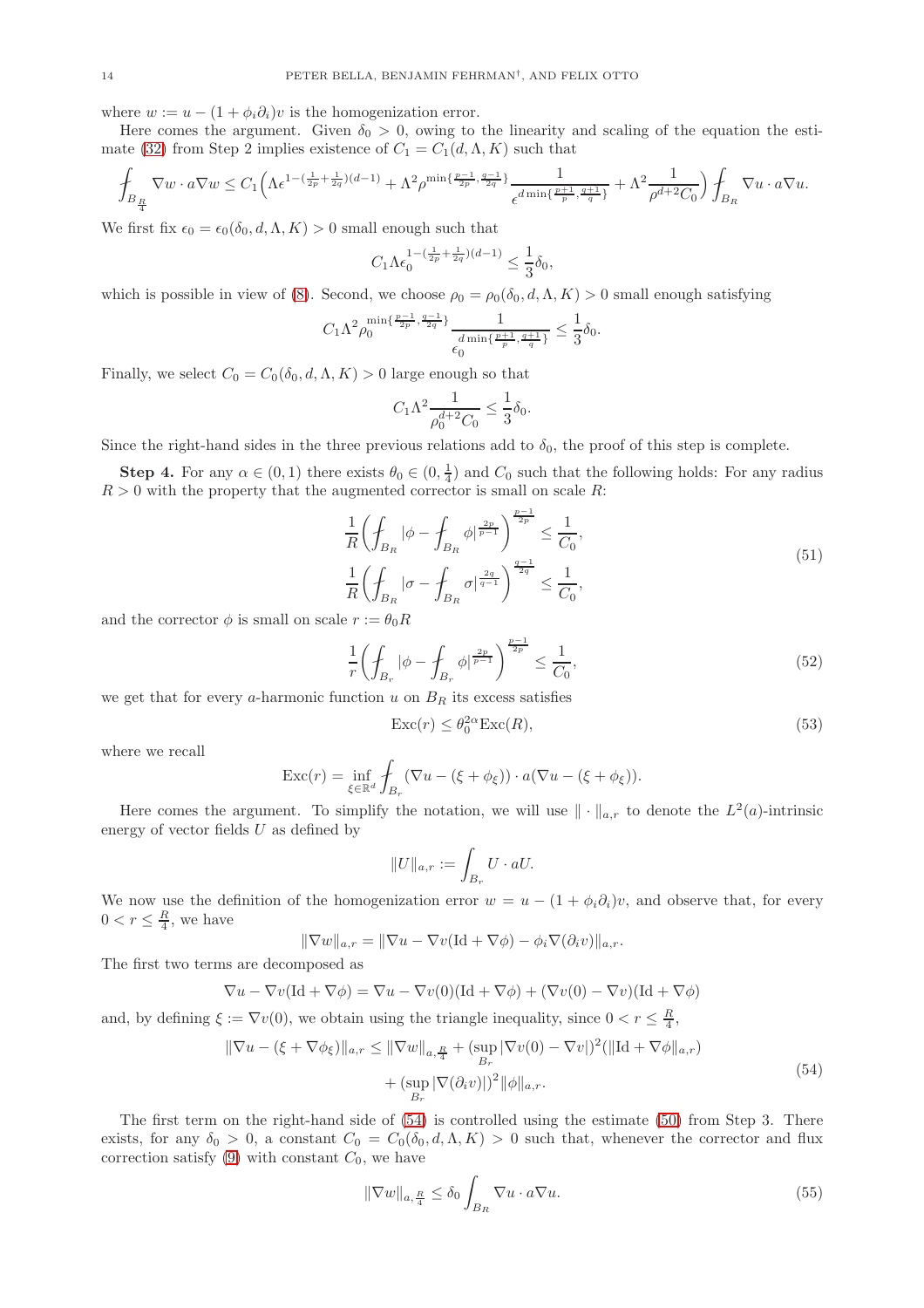It remains to control the last two terms on the right-hand side of [\(54\)](#page-13-0). First, since the corrector satisfies

$$
-\nabla \cdot a(\mathrm{Id} + \nabla \phi) = 0,
$$

the Caccioppoli estimate (Lemma [3\)](#page-3-0) together with [\(9\)](#page-3-1) implies

$$
\|\mathrm{Id} + \nabla \phi\|_{a,r} \lesssim r^d.
$$

Then, by repeating the argument leading to [\(40\)](#page-10-5), since  $0 < r \leq \frac{R}{4}$ , we have the estimate

<span id="page-14-0"></span>
$$
\sup_{B_r} |\nabla^2 v|^2 \lesssim \frac{1}{R^{d+2}} \|\nabla u\|_{a,R}.\tag{56}
$$

We insert [\(56\)](#page-14-0) and [\(55\)](#page-13-1) into [\(54\)](#page-13-0), use [\(7\)](#page-2-3) and [\(9\)](#page-3-1), and find for a constant  $C_1 = C_1(d, \Lambda, K) > 0$  that

$$
\|\nabla u - (\xi + \nabla \phi_{\xi})\|_{a,r} \leq C_1 \left(\delta_0 + \left(\frac{r}{R}\right)^2 \left(\frac{r}{R}\right)^d\right) \|\nabla u\|_{a,R}.
$$

Then, after dividing by  $r^d$ ,

<span id="page-14-3"></span>
$$
\oint_{B_r} (\nabla u - (\xi + \nabla \phi_{\xi})) \cdot a(\nabla u - (\xi + \nabla \phi_{\xi})) \le C_1 \left( \delta_0 \left( \frac{R}{r} \right)^d + \left( \frac{r}{R} \right)^2 \right) \oint_{B_R} \nabla u \cdot a \nabla u.
$$
\n(57)

Fix  $\alpha \in (0,1)$ . The proof of Step 4 will be complete once we prove that the ratio  $\frac{r}{R}$  and the constant  $\delta_0$ can fixed sufficiently small so as to guarantee the inequality

$$
C_1\left(\delta_0\left(\frac{R}{r}\right)^d+\left(\frac{r}{R}\right)^2\right)\leq\left(\frac{r}{R}\right)^{2\alpha},\,
$$

and which is possible because  $\alpha$  is strictly smaller than one. First, we choose  $\theta_0 \in (0, \frac{1}{4})$  small enough to satisfy

<span id="page-14-1"></span>
$$
C_1 \theta_0^2 \le \frac{1}{2} \theta_0^{2\alpha},\tag{58}
$$

and then choose  $\delta_0$  small enough to ensure

<span id="page-14-2"></span>
$$
C_1 \delta_0 \theta_0^d \le \frac{1}{2} \theta_0^{2\alpha}.\tag{59}
$$

Then, for  $\theta_0$  satisfying [\(58\)](#page-14-1) and [\(59\)](#page-14-2), whenever  $\frac{r}{R} = \theta_0$  we obtain from [\(57\)](#page-14-3) the estimate

$$
\inf_{\zeta \in \mathbb{R}^d} \int_{B_r} (\nabla u - (\zeta + \nabla \phi_{\zeta})) \cdot a(\nabla u - (\zeta + \nabla \phi_{\zeta})) \le \left(\frac{r}{R}\right)^{2\alpha} \int_{B_R} \nabla u \cdot a \nabla u.
$$

After replacing u with  $u - \xi \cdot (x + \phi)$ , where  $\xi := \operatorname{argmin}_{\xi \in \mathbb{R}^d} f_{B_R} a(\nabla u - (\xi + \nabla \phi_{\xi})) \cdot (\nabla u - (\xi + \nabla \phi_{\xi}))$ , we obtain [\(53\)](#page-13-2) and complete Step 3.

**Step 5.** In the final step of the proof, we will prove that, for arbitrary pairs  $r < R$  satisfying the hypothesis of Theorem [2,](#page-2-1) we have the excess decay

<span id="page-14-4"></span>
$$
\operatorname{Exc}(r) \lesssim \left(\frac{r}{R}\right)^{2\alpha} \operatorname{Exc}(R). \tag{60}
$$

For this, we iterate the estimate [\(53\)](#page-13-2) to obtain, for  $\theta_0 \in (0,1)$  from Step 4,

$$
\operatorname{Exc}(\theta_0 R) \le \theta_0^{2\alpha} \operatorname{Exc}(R).
$$

Indeed, if  $r/R \geq \theta_0$ , then the estimate [\(60\)](#page-14-4) is trivial at the expense of having possibly large constant on the right-hand side. Otherwise, let n be the unique positive integer satisfying  $\theta_0^{n-1} \le r/R < \theta_0^n$ . Then, by induction,

$$
\operatorname{Exc}(r) \lesssim \operatorname{Exc}(\theta_0^n R) \lesssim (\theta_0^n)^{2\alpha} \operatorname{Exc}(R) = \theta_0^{2\alpha} (\theta_0^{n-1})^{2\alpha} \operatorname{Exc}(R) \lesssim \left(\frac{r}{R}\right)^{2\alpha} \operatorname{Exc}(R),
$$

which concludes the proof of  $(60)$  and thereby the proof of Theorem [2.](#page-2-1)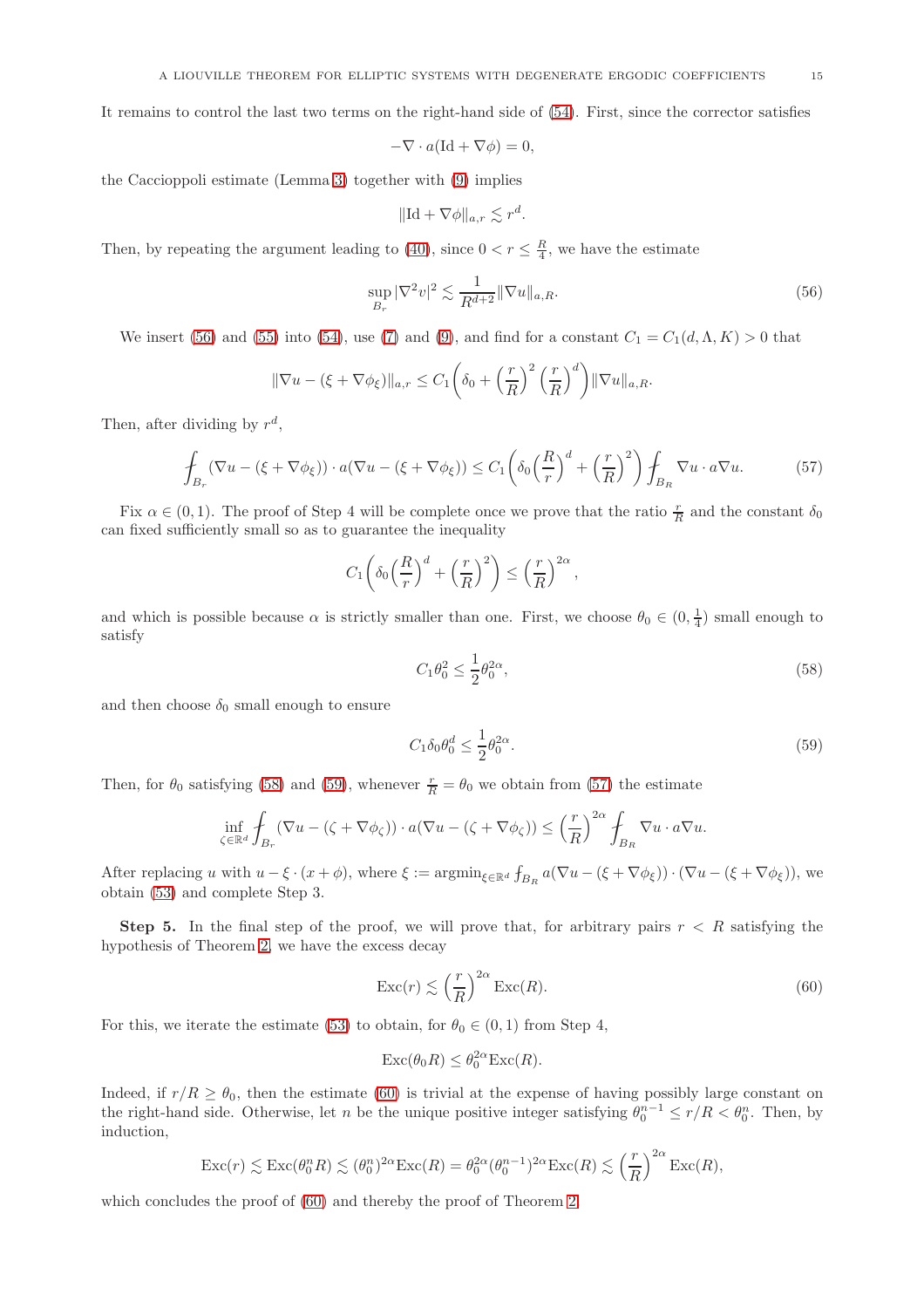#### 6. Proof of Lemma [3](#page-3-0)

After possibly adding a constant to u we may assume  $c = 0$ . Fix two radii  $R > 0$  and  $0 < \rho < \frac{R}{2}$ , and suppose that u is an a-harmonic function in  $B_R$ . Let  $\eta$  denote a smooth cutoff function such that  $0 \leq \eta \leq 1$ and

$$
\eta(x) = \begin{cases} 1 & \text{in } \overline{B}_{R-\rho}, \\ 0 & \text{in } \mathbb{R}^d \setminus B_R, \end{cases}
$$

and satisfying

 $|\nabla \eta| \lesssim \frac{1}{\alpha}$  $\frac{1}{\rho}$ .

Using Hölder's inequality and  $(10)$ , we have

<span id="page-15-0"></span>
$$
\left(\oint_{B_{R-\rho}} |\nabla u|^{\frac{2q}{q+1}}\right)^{\frac{q+1}{q}} \lesssim \Lambda \oint_{B_{R-\rho}} \nabla u \cdot a \nabla u \lesssim \Lambda \oint_{B_R} \eta^2 \nabla u \cdot a \nabla u. \tag{61}
$$

Then, by testing the equation  $-\nabla \cdot a\nabla u$  against  $\eta^2 u$ , and using the identity

$$
\nabla(\eta^2 u) \cdot a\nabla u = \eta^2 \nabla u \cdot a\nabla u + 2\eta u \nabla \eta \cdot a\nabla u,
$$

it follows from the definition of  $\mu$  in [\(28\)](#page-9-2) that

$$
\int_{B_R} \eta^2 \nabla u \cdot a \nabla u = -2 \int_{B_R} \eta u \nabla \eta \cdot a \nabla u \le \int_{B_R} 2\eta |a \nabla u| |u \nabla \eta| \le 2 \int \mu^{\frac{1}{2}} (\eta^2 \nabla u \cdot a \nabla u)^{\frac{1}{2}} |u \nabla \eta|.
$$

Following an application of Hölder's inequality, we obtain

$$
\int_{B_R} \eta^2 \nabla u \cdot a \nabla u \lesssim \left( \oint_{B_R} \eta^2 \nabla u \cdot a \nabla u \right)^{\frac{1}{2}} \left( \oint_{B_R} \mu^p \right)^{\frac{1}{2p}} \left( \oint_{B_R} |u \nabla \eta|^{\frac{2p}{p-1}} \right)^{\frac{p-1}{2p}}.
$$

Then, after dividing by the square-root of the left-hand side and using properties of the cutoff  $\eta$ , we have

<span id="page-15-1"></span>
$$
\oint_{B_R} \eta^2 \nabla u \cdot a \nabla u \lesssim \frac{\Lambda}{\rho^2} \left( \oint_{B_R} |u|^{\frac{2p}{p-1}} \right)^{\frac{p-1}{p}}.
$$
\n(62)

In combination, inequalities [\(61\)](#page-15-0) and [\(62\)](#page-15-1) imply

$$
\left(\mathop{\rlap{\hskip2.5pt---}\int}\nolimits_{B_{R-\rho}}|\nabla u|^{\frac{2q}{q+1}}\right)^{\frac{q+1}{q}}\lesssim \Lambda\mathop{\rlap{\hskip2.5pt---}\int}\nolimits_{B_{R-\rho}}\nabla u\cdot a\nabla u\lesssim \frac{\Lambda^2}{\rho^2}\biggl(\mathop{\rlap{\hskip2.5pt---}\int}\nolimits_{B_{R}\setminus B_{R-\rho}}|u|^{\frac{2p}{p-1}}\biggr)^{\frac{p}{p-1}},
$$

which completes the proof of Lemma [3.](#page-3-0)

#### 7. Appendix

7.1. An Alternate Construction of the Flux Correction  $\sigma$  in Lemma [1.](#page-1-2) We claim that for any exponent in the range of

<span id="page-15-2"></span>
$$
(2^*)'
$$

where  $(2^*)'$  denotes the dual exponent of  $2^*$ , which in turn denotes the Sobolev exponent for 2, we have the following existence result: For a stationary random field g with  $\langle |g|^r \rangle^{\frac{1}{r}} < \infty$  there exists a curl-free stationary random field  $\nabla \sigma$  of vanishing expectation  $\langle \nabla \sigma \rangle = 0$  with

<span id="page-15-3"></span>
$$
-\triangle \sigma = \nabla \cdot g \quad \text{and} \quad \langle |\nabla \sigma|^r \rangle^{\frac{1}{r}} \lesssim \langle |g|^r \rangle^{\frac{1}{r}}.
$$
 (64)

We note that the range [\(63\)](#page-15-2) is sufficient for our purposes: We use it for  $\frac{1}{r} = \frac{1}{2} + \frac{1}{2p}$  and note that under the weaker assumption  $\frac{1}{d} > \frac{1}{2p}$ , as compared with  $\frac{1}{p} + \frac{1}{q} \leq \frac{2}{d}$ , we indeed have [\(63\)](#page-15-2) in the reciprocal form of  $\frac{1}{(2^*)'} = 1 - (\frac{1}{2} - \frac{1}{d}) = \frac{1}{2} + \frac{1}{d} > \frac{1}{r} > \frac{1}{2}.$ 

By applying the same reasoning as in the proof of Lemma [1,](#page-1-2) we may assume that  $\langle |g|^2 \rangle < \infty$ , so that by Riesz' representation theorem that there exists a curl-free stationary random field  $\nabla \sigma$  with  $\langle \nabla \sigma \rangle = 0$  and

$$
-\Delta \sigma = \nabla \cdot g
$$
 and  $\langle |\nabla \sigma|^2 \rangle^{\frac{1}{2}} \lesssim \langle |g|^2 \rangle^{\frac{1}{2}}$ .

By a standard duality argument, it is enough to establish [\(64\)](#page-15-3) in the dual range of exponents, that is,

<span id="page-15-5"></span>
$$
\langle |\nabla \sigma|^r \rangle^{\frac{1}{r}} \lesssim \langle |g|^r \rangle^{\frac{1}{r}} \quad \text{for} \quad 2 < r < 2^* . \tag{65}
$$

The first ingredient is that thanks to  $r < 2^*$  in conjunction with  $\langle |\nabla \sigma|^2 \rangle^{\frac{1}{2}} < \infty$  and  $\langle \nabla \sigma \rangle = 0$  and  $r < 2^*$ , a repetition of the proof leading Lemma [2](#page-2-0) we have the sublinearity

<span id="page-15-4"></span>
$$
\lim_{R \uparrow \infty} \frac{1}{R} \langle \oint_{B_R} |\sigma - \oint_{B_R} \sigma |^r \rangle^{\frac{1}{r}} = 0. \tag{66}
$$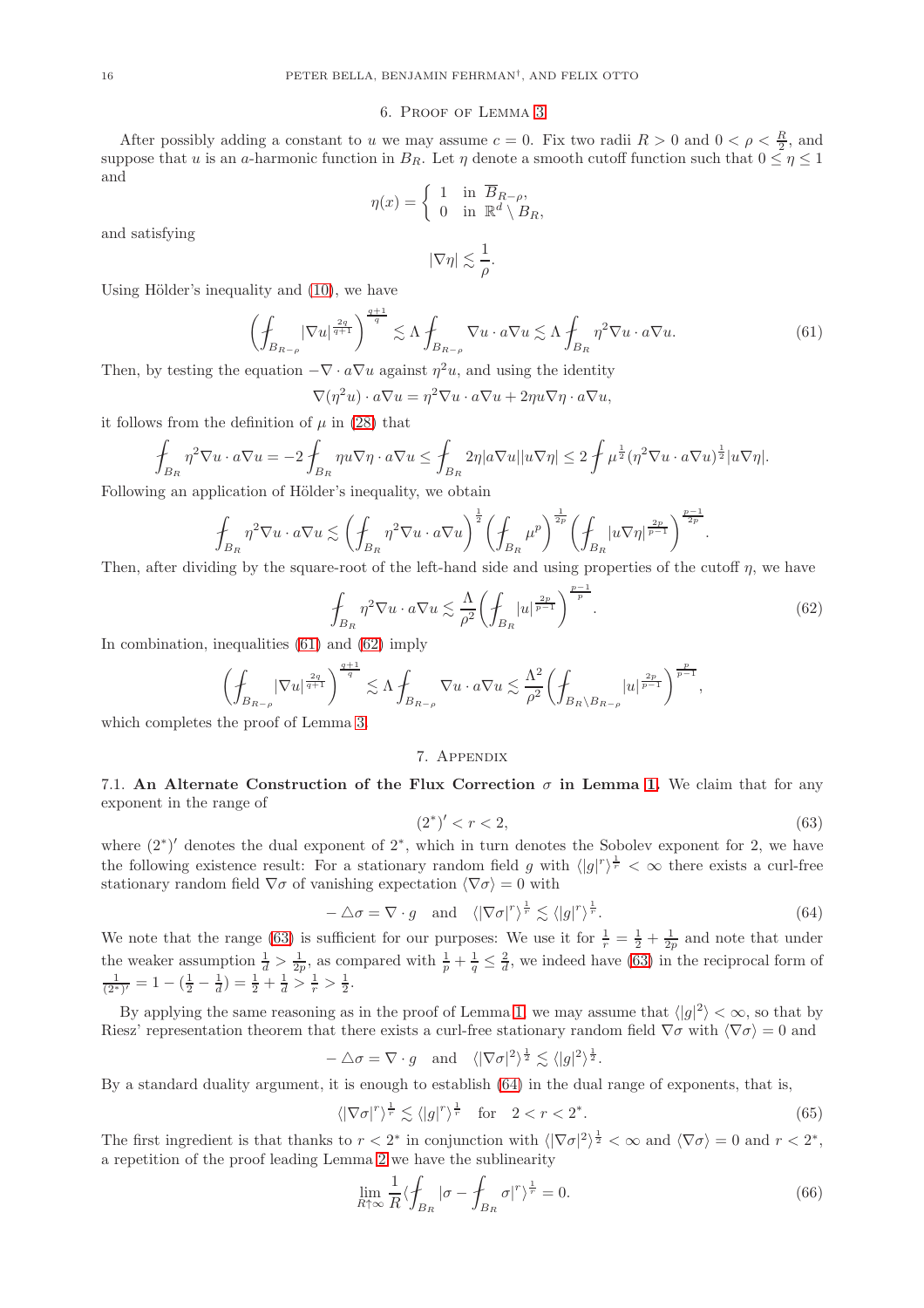The second ingredient is that thanks to  $r > 2$  and  $d > 2$ , we have the following strengthening of Calderon-Zygmund's estimate (in physical space)

<span id="page-16-24"></span>
$$
\left(\int |\nabla \tilde{\sigma}|^r\right)^{\frac{1}{r}} \lesssim \left(\int |\tilde{g}|^r\right)^{\frac{1}{r}} + R\left(\int |\tilde{f}|^r\right)^{\frac{1}{r}},\tag{67}
$$

provided the functions  $\tilde{\sigma}$ ,  $\tilde{f}$  and the field  $\tilde{g}$  satisfy

<span id="page-16-23"></span> $-\Delta \tilde{\sigma} = \nabla \cdot \tilde{g} + \tilde{f}$  and  $\text{supp }\tilde{\sigma}, \tilde{g}, \tilde{f} \subset B_R.$  (68)

.

We consider  $\tilde{\sigma} := \eta(\sigma - c)$  for some constant c and some smooth function  $\eta$  supported in  $B_R$  to be fixed soon and note that [\(68\)](#page-16-23) is satisfied for

$$
\tilde{g} := \eta g + 2(\sigma - c)\nabla \eta
$$
 and  $\tilde{f} := -\nabla \eta \cdot g + (\sigma - c)\Delta \eta$ .

Choosing the cut-off of the form  $\eta(x) = \hat{\eta}(\frac{x}{R})$  with  $\hat{\eta}(\hat{x}) = 1$  for  $|\hat{x}| \leq \frac{1}{2}$  we see that [\(67\)](#page-16-24) turns into

$$
\left(\int_{B_{\frac{R}{2}}} |\nabla \sigma|^r\right)^{\frac{1}{r}} \lesssim \left(\int_{B_R} |g|^r\right)^{\frac{1}{r}} + \frac{1}{R} \left(\int_{B_R} |\sigma - c|^r\right)^{\frac{1}{r}}
$$

We now choose  $c = f_{B_R} \sigma$  and apply  $\langle (\cdot)^r \rangle^{\frac{1}{r}}$  to the above. By stationarity of  $\nabla \sigma$  and g we obtain

$$
\langle |\nabla \sigma|^r \rangle^{\frac{1}{r}} \lesssim \langle |g|^r \rangle^{\frac{1}{r}} + \frac{1}{R} \langle \int_{B_R} |\sigma - \int_{B_R} \sigma|^r \rangle^{\frac{1}{r}}.
$$

With help of [\(66\)](#page-15-4) we obtain [\(65\)](#page-15-5).

#### **REFERENCES**

- <span id="page-16-5"></span>1. S. Andres, A. Chiarini, J.-D. Deuschel, and M. Slowik, Quenched invariance principle for random walks with timedependent ergodic degenerate weights, ArXiv e-prints (2016).
- <span id="page-16-4"></span>2. S. Andres, J.-D. Deuschel, and M. Slowik, Heat kernel estimates for random walks with degenerate weights, ArXiv e-prints (2014).
- <span id="page-16-3"></span>3.  $\_\_\_\_\$ n Invariance principle for the random conductance model in a degenerate ergodic environment, Ann. Probab. 43 (2015), no. 4, 1866–1891.
- <span id="page-16-18"></span>4. S. N. Armstrong and J.-C. Mourrat, Lipschitz regularity for elliptic equations with random coefficients, ArXiv e-prints (2014).
- <span id="page-16-16"></span>5. S. N. Armstrong and C. K. Smart, Quantitative stochastic homogenization of convex integral functionals, Ann. Sci. Ec. ´ Norm. Supér. (2015). To appear.
- <span id="page-16-12"></span>6. M. Avellaneda and F.-H. Lin, Compactness methods in the theory of homogenization, Comm. Pure Appl. Math. 40 (1987), no. 6, 803–847. MR 910954
- <span id="page-16-17"></span>7. , Compactness methods in the theory of homogenization, Comm. Pure Appl. Math. 40 (1987), no. 6, 803–847. MR 910954 (88i:35019)
- <span id="page-16-13"></span>8. , Méthodes de compacité en homogénéisation, C. R. Acad. Sci. Paris Sér. I Math. 305 (1987), no. 4, 113-116. MR 901621
- <span id="page-16-11"></span>9.  $\_\_\_\,,$  Un théorème de Liouville pour des équations elliptiques à coefficients périodiques, C. R. Acad. Sci. Paris Sér. I Math. 309 (1989), no. 5, 245–250. MR 1010728
- <span id="page-16-15"></span>10. I. Benjamini, H. Duminil-Copin, G. Kozma, and A. Yadin, *Disorder, entropy and harmonic functions*, Ann. Probab. 43 (2015), no. 5, 2332–2373.
- <span id="page-16-0"></span>11. A. Chiarini and J.-D. Deuschel, Invariance Principle for symmetric Diffusions in a degenerate and unbounded stationary and ergodic Random Medium, ArXiv e-prints (2014).
- <span id="page-16-2"></span>12. Local central limit theorem for diffusions in a degenerate and unbounded random medium, Electron. J. Probab. 20 (2015), no. 112, 30. MR 3418544
- <span id="page-16-20"></span><span id="page-16-9"></span>13. T. H. Colding and W. P. Minicozzi, II, Harmonic functions on manifolds, Ann. of Math. (2) 146 (1997), no. 3, 725–747. MR 1491451
- 14. J.-D. Deuschel, T. A. Nguyen, and M. Slowik, Quenched invariance principles for the random conductance model on a random graph with degenerate ergodic weights, ArXiv e-prints (2016).
- <span id="page-16-6"></span>15. J.-D. Deuschel and M. Slowik, Invariance Principle for the one-dimensional dynamic Random Conductance Model under Moment Conditions, ArXiv e-prints (2016).
- <span id="page-16-19"></span><span id="page-16-8"></span>16. J. Fischer and F. Otto, A higher-order large-scale regularity theory for random elliptic operators, ArXiv e-prints (2015).
- 17. Sublinear growth of the corrector in stochastic homogenization: Optimal stochastic estimates for slowly decaying correlations, ArXiv e-prints (2015).
- <span id="page-16-7"></span>18. M. Giaquinta and L. Martinazzi, An introduction to the regularity theory for elliptic systems, harmonic maps and minimal graphs, second ed., Appunti. Scuola Normale Superiore di Pisa (Nuova Serie) [Lecture Notes. Scuola Normale Superiore di Pisa (New Series)], vol. 11, Edizioni della Normale, Pisa, 2012. MR 3099262
- <span id="page-16-21"></span>19. A. Gloria and D. Marahrens, Annealed estimates on the green functions and uncertainty quantification, Ann. Inst. H. Poincaré Anal. Non Linéaire (2015).
- <span id="page-16-22"></span><span id="page-16-1"></span>20. A. Gloria, S. Neukamm, and F. Otto, A regularity theory for random elliptic operators, ArXiv e-prints (2014).
- 21. V. V. Jikov, S. M. Kozlov, and O. A. Oleĭnik, Homogenization of differential operators and integral functionals, Springer-Verlag, Berlin, 1994. MR 1329546
- <span id="page-16-14"></span><span id="page-16-10"></span>22. P. Li, Harmonic sections of polynomial growth, Math. Res. Lett. 4 (1997), no. 1, 35–44. MR 1432808
- 23. D. Marahrens and F. Otto, Annealed estimates on the Green function, Probab. Theory Related Fields 163 (2015), no. 3-4, 527–573. MR 3418749